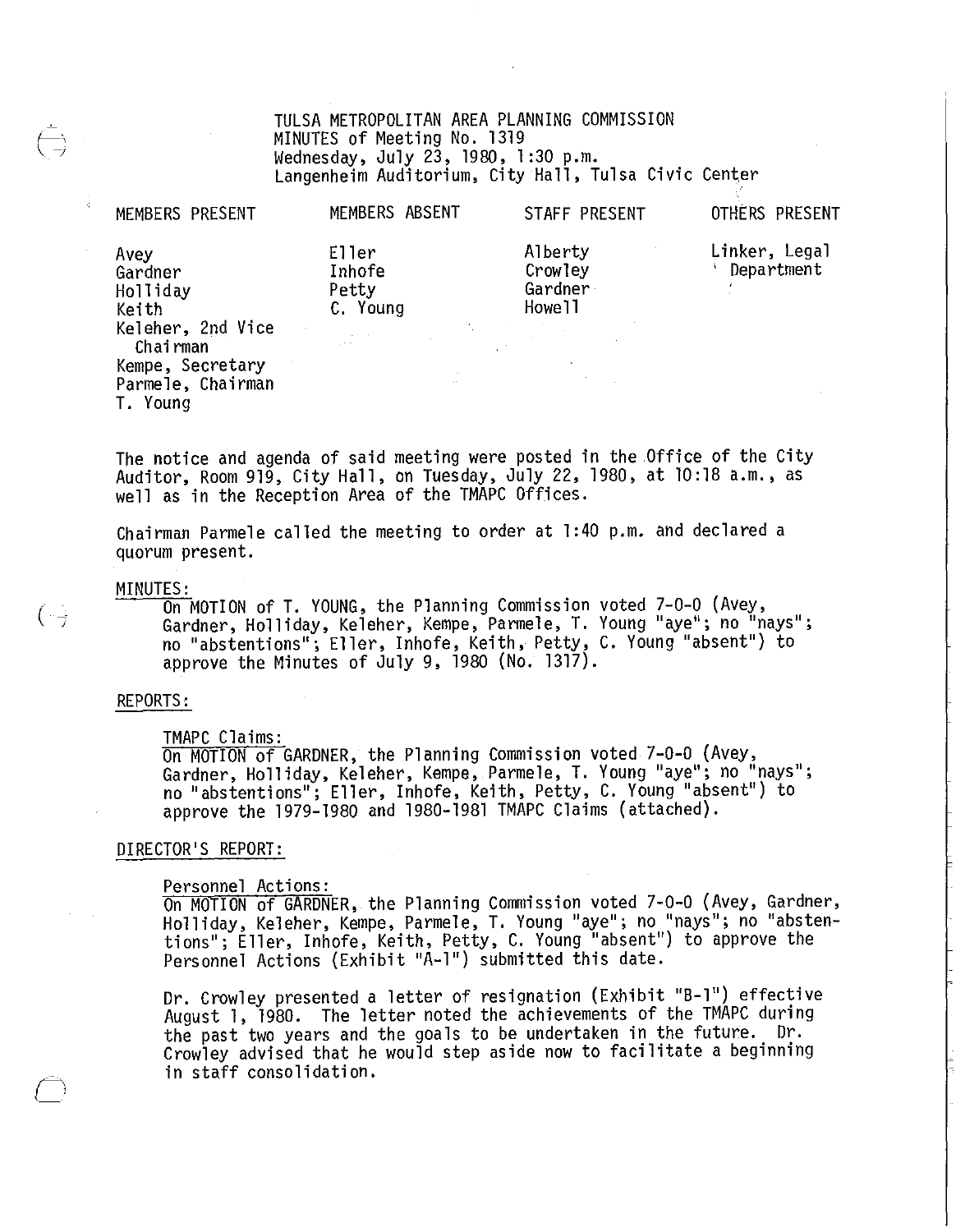## CONTINUED ZONING PUBLIC HEARING:

 $\bigoplus$ 

 $\overline{\phantom{a}}$ I

| John Rupe (Tundra Properties)<br>Z-5417                                                                                                                                                                                                                                   | NW corner of 21st Street and 177th<br>East Avenue<br>AG to CS                                                                                                                                                                                                                       |
|---------------------------------------------------------------------------------------------------------------------------------------------------------------------------------------------------------------------------------------------------------------------------|-------------------------------------------------------------------------------------------------------------------------------------------------------------------------------------------------------------------------------------------------------------------------------------|
| Z-5418 John Rupe (Tundra Properties)                                                                                                                                                                                                                                      | NW corner of 21st Street and 177th<br>East Avenue<br><b>AG to RMH</b>                                                                                                                                                                                                               |
| T.A.C. Committee will review the PUD on August 14, 1980.                                                                                                                                                                                                                  | The Staff advised that the applicant had filed a companion PUD and<br>requested a continuance of the zoning applications to allow time for<br>the Technical Advisory Committee to review the proposed PUD. The<br>Approximately 30 protestants were present at the meeting and were |
| as soon as it was submitted to the TMAPC Staff. The protestants<br>agreed to the continuance of the zoning applications.                                                                                                                                                  | advised that they would receive a copy of the PUD for their review                                                                                                                                                                                                                  |
| On MOTION of KELEHER, the Planning Commission voted $7-0-0$ (Avey,<br>Gardner, Holliday, Keleher, Kempe, Parmele, T. Young "aye"; no<br>"nays"; no "abstentions"; Eller, Inhofe, Keith, Petty, C. Young<br>"absent") to continue zoning applications Z-5417 and Z-5418 to |                                                                                                                                                                                                                                                                                     |

Z-5412 John Sublett (Bob Mitchell) SW corner of East 49th Street and South Harvard Avenue RS-3 & RM-l to CH

Civic Center.

August 20, 1980, 1:30 p.m., Langenheim Auditorium, City Hall, Tulsa

PUD #238 Roy Johnsen (Bob Mitchell) SW corner of East 49th Street and South Harvard Avenue (CS, RM-l & RS-3)

Two protestants were present at the meeting and requested a continuance of these applications to allow time to study the Planned Unit Development proposa 1.

A letter (Exhibit "C-l") was exhibited from Victor Ellis, attorney for two protestants, John A. Ladner and Joe Deal. The letter requested a continuance of the application to allow further study of the proposed zoning change.

On MOTION of T. YOUNG, the Planning Commission voted 7-0-0 (Avey, Gardner, Holliday, Keleher, Kempe, Parmele, T. Young "aye"; no "nays"; no "abstentions"; Eller, Inhofe, Keith, Petty, C. Young "absent") to continue applications Z-5412 and PUD #238 to August 20, 1980, 1:30 p.m.,<br>Langenheim Auditorium, City Hall, Tulsa Civic Center.

7.23.80:1319(2)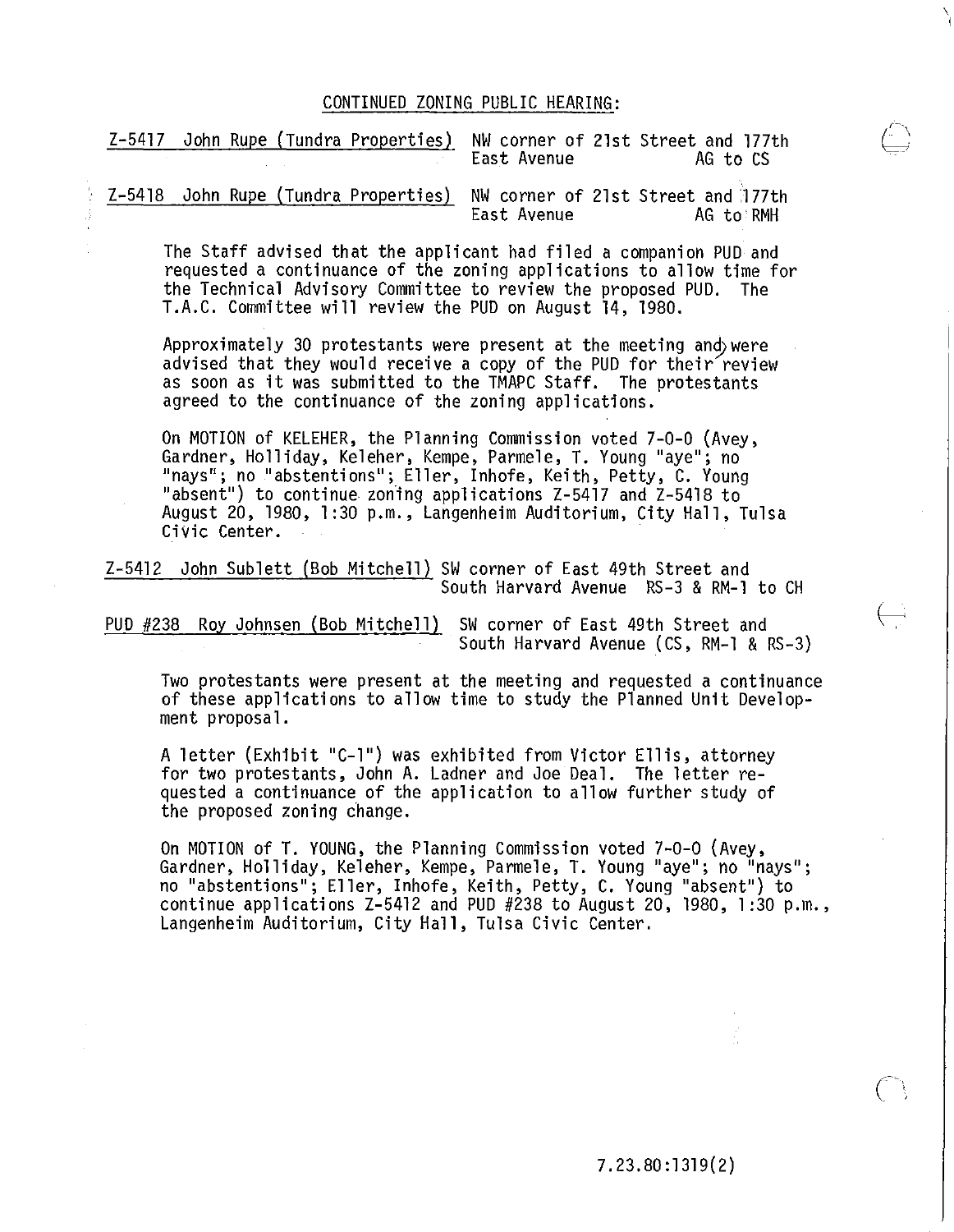## ZONING PUBLIC HEARING

| Application No. Z-5423<br>Applicant: Doug Hofer (Hall & Wilcox)<br>Location:                                                                                                                                                                                                                                                                                                                                                                                                                                                                                                                                                                                                                                                                                                                                                                                                                                                                        | NE corner of 8th Street and Owasso Avenue |                     | Present Zoning: RM-2<br>Proposed Zoning: 0L                                       |  |
|-----------------------------------------------------------------------------------------------------------------------------------------------------------------------------------------------------------------------------------------------------------------------------------------------------------------------------------------------------------------------------------------------------------------------------------------------------------------------------------------------------------------------------------------------------------------------------------------------------------------------------------------------------------------------------------------------------------------------------------------------------------------------------------------------------------------------------------------------------------------------------------------------------------------------------------------------------|-------------------------------------------|---------------------|-----------------------------------------------------------------------------------|--|
| Date of Application:<br>June 3, 1980<br>Date of Hearing: July 23, 1980<br>$45' \times 140'$<br>Size of Tract:                                                                                                                                                                                                                                                                                                                                                                                                                                                                                                                                                                                                                                                                                                                                                                                                                                       |                                           |                     |                                                                                   |  |
| Presentation to TMAPC by: Joe Hodgins<br>Address: 16 East 16th Street                                                                                                                                                                                                                                                                                                                                                                                                                                                                                                                                                                                                                                                                                                                                                                                                                                                                               |                                           |                     | Phone: Unknown                                                                    |  |
| Applicant's Comments:<br>Joe Hodgins advised that the applicant proposes remodeling the existing<br>dwelling, which is in very poor condition, into a one-story professional<br>office building. The entrance will be changed from Owasso to 8th Street<br>so it will be less noticeable to the surrounding residents. Working<br>hours will be 8:00 a.m. to 5:00 p.m., Monday through Friday. Mr.<br>Hodgins stated he felt the office building would be an assent to the<br>area.                                                                                                                                                                                                                                                                                                                                                                                                                                                                 |                                           |                     |                                                                                   |  |
| Protestants: Opal E. Roth<br>Dick Borden<br>Letha Fye<br>Christine Harrison<br>Protestant's Comments:<br>Opal E. Roth stated there are existing parking problems in the area due<br>to downtown workers who park there as well as patrons of the Family &<br>Children's Service, Inc. The cars park on the streets and fill the<br>alley making it virtually impossible for them to get into their driveway.<br>The traffic is very congested with many accidents occurring at the 8th<br>and Peoria location. Mrs. Roth advised that this is a small neighbor-<br>hood and she did not feel the office would be an asset to the residents.<br>Dick Borden, Executive Director of Family & Children's Service, Inc.,<br>stated he was concerned with the proposed zoning change since it would<br>compound the parking problems for the agency and the surrounding area.<br>Mr. Borden advised that it was difficult to see how the existing build- |                                           | Address:<br>Unknown | 640 South Peoria Avenue<br>650 South Peoria Avenue<br>711-709 South Owasso Avenue |  |
| ing can be remodeled so it can be used since it is in such poor condi-<br>tion.                                                                                                                                                                                                                                                                                                                                                                                                                                                                                                                                                                                                                                                                                                                                                                                                                                                                     |                                           |                     |                                                                                   |  |
| Letha Fye advised that she didn't feel the existing building, remodeled,<br>would be an asset to the neighborhood. She urged denial of the appli-<br>cation.                                                                                                                                                                                                                                                                                                                                                                                                                                                                                                                                                                                                                                                                                                                                                                                        |                                           |                     |                                                                                   |  |

Christine Harrison stated that she lives next door to the subject tract and felt that the property is too small for a business.

## Interested Party: James R. Thrush

# Interested Party's Comments:

 $\left(\rightarrow\right)$ 

 $\bigoplus$ 

James R. Thrush, appearing on behalf of the American Legion No.1, stated the Post is considering making some improvements to their property and they questioned the wisdom of changing the zoning on the subject tract. Mr. Thrush advised that the organization operates

7.23.80:1319(3)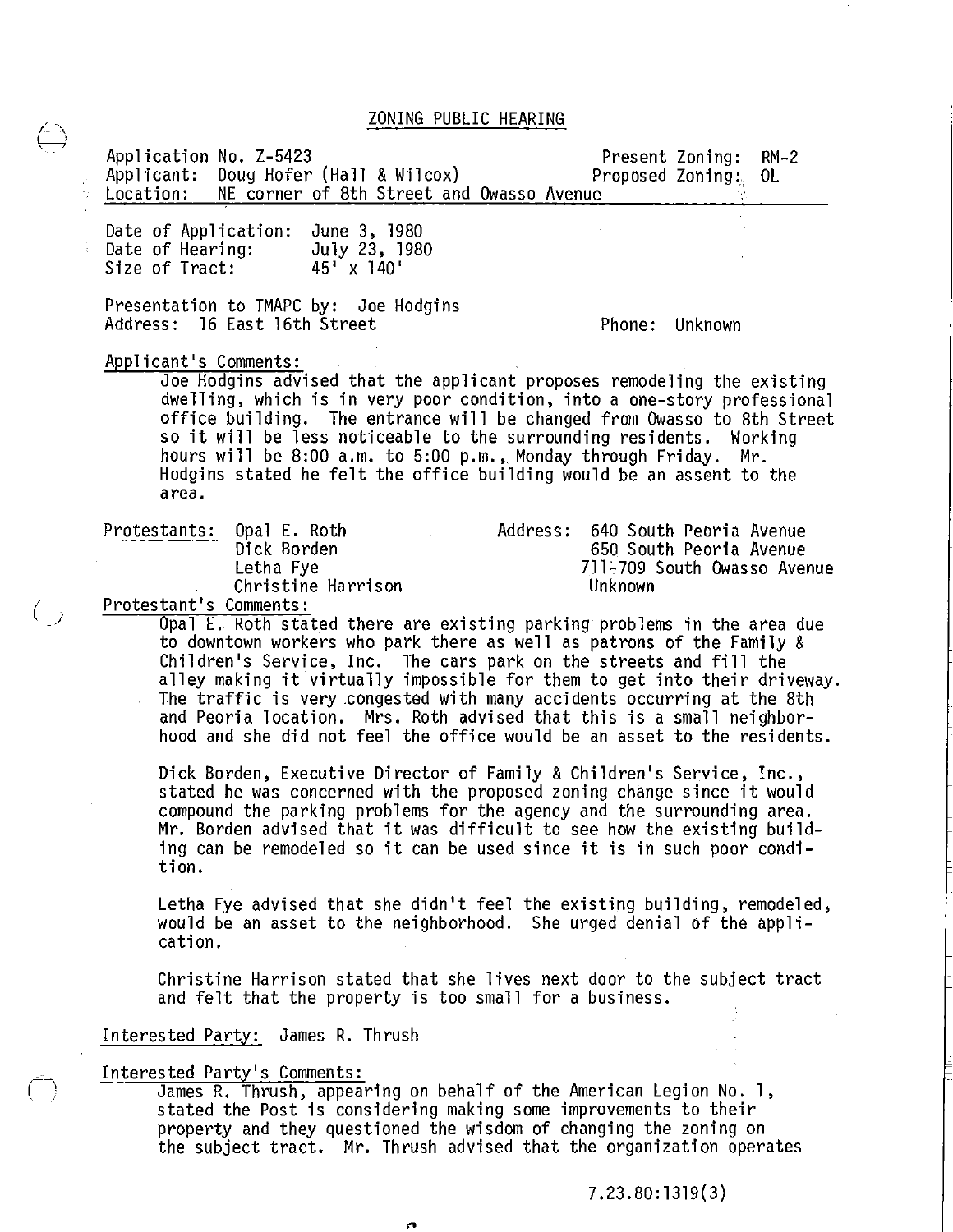### Z-5423 (continued)

with an Executive Board and Trustees and at the last meeting they were unable to find out the exact proposal for the subject tract. The next meeting of the Executive Board will be on August  $\bar{5}$ , 1980; therefore, the Board's recommendation would not be received by the Trustees until October 6th or 7th. He requested the zoning application be continued to allow time for the Trustees to review the recommendation.

## Relationship to the Comprehensive Plan:

The District 4 Plan, a part of the Comprehensive Plan for the Tulsa Metropolitan Area, designates the subject property Medium-Intensity --<br>No Specific Land Use.

According to the "Matrix Illustrating District Plan Map Categories<br>Relationship to Zoning Districts," the OL District is in accordance with the Plan Map.

#### Staff Recommendation:

The subject property is located at the NE corner of 8th Street and<br>Owasso Avenue. The tract is zoned RM-2, medium-density multifamily, contains a single-family dwelling and the applicant is requesting OL one-story professional office zoning.

The subject property, although recognized by plan for medium-intensity uses, remains an integral part of a small residential neighborhood<br>located west of Peoria and south of the Central Park. The introduction of a nonresidential use on the subject property (or anywhere within this neighborhood), would begin a change in the residential character of the neighborhood. Lot by lot conversions to nonresidential uses within this area does not appear to be the proper manner for redevelop-<br>ing the area.

The Staff feels that higher residential densities are warranted within the subject area based on eXisting RM-2 zoning and the demand for housing nearer the centeral city. However, without the assembling of several properties, a piecemeal lot by lot conversion may retard such residential redevelopment.

For these reasons, the Staff recommends DENIAL of the requested OL zoning.

#### Special Discussion for the Record:

The applicant advised that he would be opposed to the continuance requested by Mr. Thrush.

In regard to parking, Mr. Hodgins stated he plans to provide off-street parking for the three employees at the rear of the building.

On MOTION of T. YOUNG, the Planning Commission voted 3-4-0 (Holliday, Kempe, T. Young "aye"; Avey, Gardner, Keleher, Parmele "nay"; no "abstentions"; Eller, Inhofe, Keith, Petty, C. Young "absent") to deny the application. The Motion failed.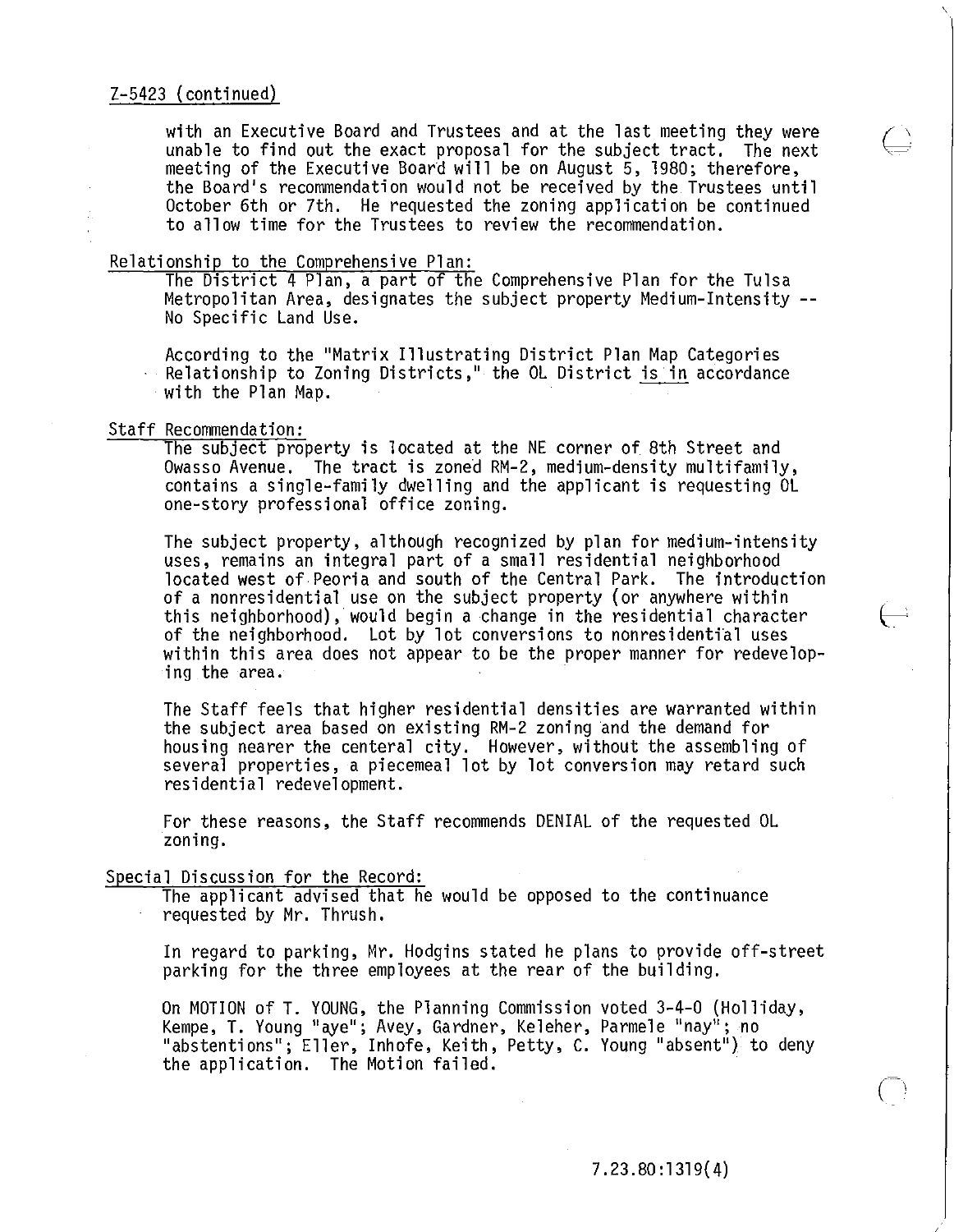## $Z-5423$  (continued)

Chairman Parmele stated he did not feel the application should be denied based on the surrounding zoning patterns. He noted that, in his opinion, light office zoning would be more desirable than multifamily, nied based on the surrounding zoning patterns. He noted that, in<br>opinion, light office zoning would be more desirable than multif<br>townhouse or duplex development.

Mr. Keleher stated he would support the application since there was no assurance the area will redevelop as residential.

Commissioner T. Young stated that this is already a well-established single-family residential area despite the fact that the zoning is RM-2. He noted that there is a greater sensitivity for the need to preserving near downtown areas at a time when people are beginning to move into those areas, rennovate the homes, and rehabilitate the neighborhoods and to make them a place where young families will again live and be productive members of the near downtown community. He urged the Commission to vote against the application.

Noting the Staff Recommendation for denial, Bob Gardner stated that<br>two years ago the Staff would have automatically recommended approval of light office; however, housing trends and market demands have changed, causing the Staff to change their recommendation.

 $\bigcirc$ 

TMAPC Action: 7 members present.<br>On MOTION of KELEHER, the Planning Commission voted 4-3-0 (Avey, Gardner, Keleher, Parmele "aye"; Holliday, Kempe, T. Young "nay"; no "abstentions": Eller, Inhofe, Keith, Petty, C. Young "absent") to recommend to the Board of City Commissioners that the following property be rezoned OL:

> Lot 18 and the South 20' of Lot 19, Block 1, Oaklawn Addition, an addition to the City of Tulsa, Tulsa County, Oklahoma.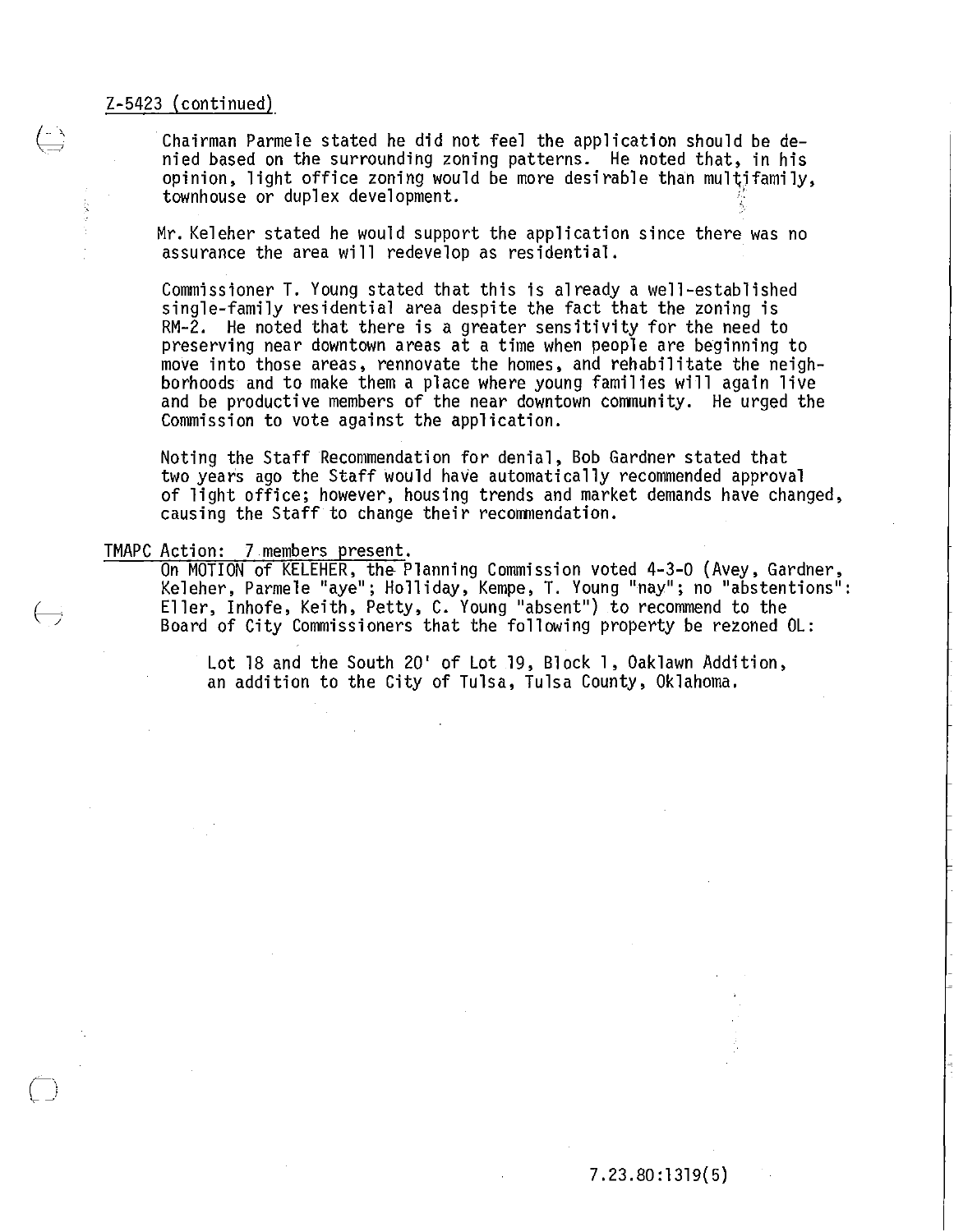Application No. Z-5422 Applicant: Vaden Bales (O'Leary & Barnes) Location: East of 45th Street and Harvard Avenue

Present Zoning: RS-l Proposed Zoning: OL

Date of Hearing:<br>Size of Tract: Date of Application: June 5, 1980 July 23. 1980 .8 acres

Presentation to THAPC by: Vaden Bales Address: 1000 Sooner Federal Building

Phone: 583-2131

Applicant's Comments:

Vaden Bales. representing Mrs. O'Leary. who owns the property on the south side of 45th Street, and Mr. Barnes the owner of the property on the north side of 45th Street, advised there have been several<br>previous attempts to rezone these properties. In relating the zoning history of these two properties. Mr. Bales advised that the primaryreason for previous denial of OL zoning on Mrs. O'Leary's property was based on the fact that it faced a residential area. He pointed out that problem had been eliminated since Mr. Barnes' property directly across the street is also included in this application. Another concern of the Staff was access from 45th Street; Mr. Bales stated that access to 45th Street and from Harvard is now a reality.

| Protestants: Leslie Bury |                 | Address: 3448 East 45th Street |  |
|--------------------------|-----------------|--------------------------------|--|
|                          | Mrs. L. B. Bury | 3448 East 45th Street          |  |
|                          | Kathy Borchardt | 3331 East 45th Street          |  |
|                          | Frank Knowles   | 4349 South Jamestown Ave.      |  |

#### Protestant's Comments:

Leslie Bury advised that the residents in the area strongly object to commercial development on 45th Street. He also noted the water runoff from Jamestown to Harvard is a problem and that during hard rains his back yard is completely flooded. Mr. Bury questioned why the vacant property available along Harvard was not utilized rather than spoiling 45th Street with office use.

Mrs. Bury stated she and her husband had purchased their property before the area was within the City Limits. It is a fine residential neighborhood which is being ruined with office use. She advised that area residents have been fighting for 25 years to preserve the neigh- borhood and felt it is time that the Commission protect the rights of the residents.

Kathy Borchardt stated she was appearing as a homeowner in the area and representing the sentiment of the homeowners. She noted that the applicant has been to the Commission time after time, has not been satisfied with the zoning that was approved and now find that her property is landlocked. Ms. Borchardt questioned if the home owners should let traffic intrude in their residential area because the applicant has a small piece of property she would like to sell. She urged the Commission to deny the application pointing out that the Harvard Special Study stated that primary access was to be only to the major street. She noted that 45th Street is nothing but a residential street.

Frank Knowles informed the Commission that the Restrictive Covenants for the area had expired in 1977. Since that time the area has been strip-zoned all the way on Harvard and now is beginning on 45th Street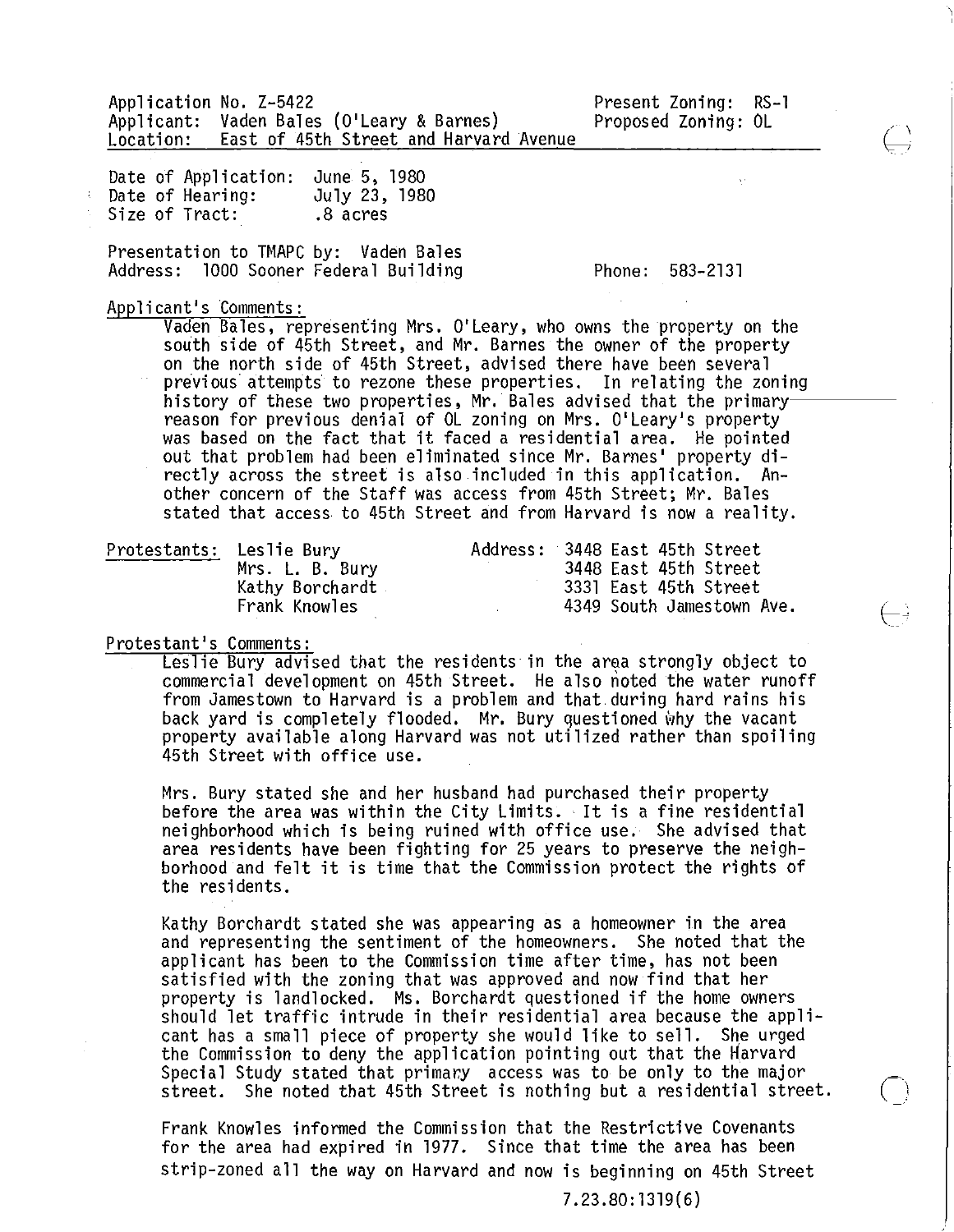### Z-5422 (continued)

and he felt it should be stopped.

A letter (Exhibit "D") was presented from Robert Paddock, Chairman, District 6, recommending denial of the application. The District 6 Steering Committee noted that the rezoning with access onto 45th Street would be the beginning of an intrusion into the residential neighborhood with the possibility of further applications for light office zoning to the east towards Jamestown.

Instruments Submitted: Letter from Robert Paddock, Chairman, District 6  $(Kxhibit "D-1")$ 

#### Relationship to the Comprehensive Plan:

The District 6 Plan, a part of the Comprehensive Plan for the Tulsa Metropolitan Area, designates the subject property Low-Intensity -- No Specific Land Use.

According to the "Matrix Illustrating District Plan Map Categories Relationship to Zoning Districts," the OL District may be found in accordance with the Plan Map.

#### Staff Recommendation:

 $\left(\frac{1}{2}\right)$ 

The Staff recommends DENIAL of the requested OL zoning for the followi ng reasons:

The subject properties are located east of the NE and SE corners of the intersection of 45th Street and Harvard Avenue. The properties are zoned RS-l low-density single-family residential. Each contains a single-family dwelling and the applicants are requesting OL lowintensity office zoning.

The subject properties have been under application previously and in each instance were denied. The property on the south side of the street has been a part of at least three previous applications, one filed each year since 1977. The property on the north side of the street has been<br>under application at least once previous. The reason for recommending denial of the previous cases is the same reason for recommending denial at this time. The properties are interior in location, contain quality single-family residences and are an integral part of the residential neighborhood. The properties to the west are zoned OL and when both are developed, will provide an office buffer and screening fence between Harvard Avenue and the subject properties. Office zoning on the subject properties would now be an encroachment into an established residential area. These properties were originally included within the Harvard Study with conditions. The Harvard Study recognized "potential office zoning" on these properties, provided they could be assembled with properties having Harvard frontage. The frontage on Harvard Avenue, in the Staff's mind, is the critical issue. Had they developed with the properties on the frontage then access could have been provided to Harvard Avenue, thereby reducing one of the major objections to the subject application. However, that was not the case. The frontage properties developed independently thereby leaving the subject properties a part of the residential neighborhood.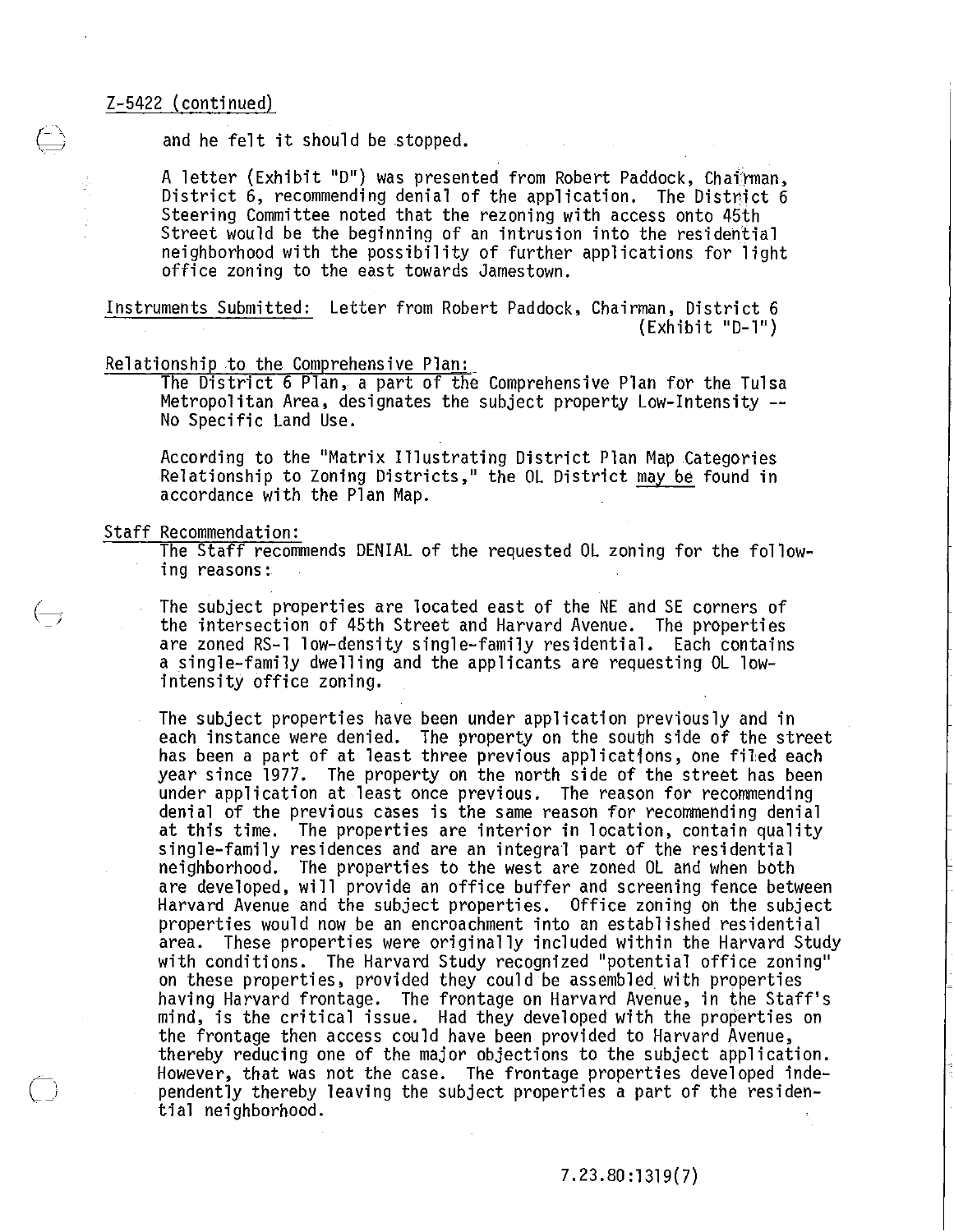## Z-5422 (continued)

For these reasons, the Staff is opposed to changing the zoning on these properties. The OL zoning is terminated in the most appropriate location given the physical facts in the area. Therefore, the Staff recommends DENIAL of the requested OL zoning.

Note: The fact that the rear portion of the southern property is zoned  $\overline{OL}$  is no detriment to the residential use of the subject property. Had the Harvard frontage tract not developed independently, this portion could have been lot-split and developed with the Harvard frontage tract. The Staff recommends the TMAPC file an application rezoning this portion back to RS-1.

#### Special Discussion for the Record:

Mr. Bales stated he did not feel the access argument is valid since it was the action of the City, granting a plat waiver to the property on Harvard which caused the subject tract to be landlocked.

Chairman Parmele stated he had been in favor of this application before because this one area on 45th Street is the only area where the 300' zoning line is not followed. He noted that this is inconsistent with the total Harvard pattern and that Mrs. O'Leary had been penalized and also the neighbor to the north. Mr. Parmele felt the property should be rezoned and that would align the zoning lines and correct the problem.

Following the denial of the application by the Commission, Commissioner guaranteeing that there would not be access across the second and third<br>properties east of Harvard off of Harvard. This would protect the zoning<br>of OL, but requires the access to come off of Harvard which would be consistent with the Harvard Plan.

On MOTION of T. YOUNG, the Planning Commission voted 6-1-0 (Avey, Gardner, Holliday, Keleher, Kempe, T. Young "aye"; Parmele "nay"; no "abstentions"; Eller, Inhofe, Keith, Petty, C. Young "absent") to ask the Staff for a recommendation with regard to imposing some sort of a residnetia1 zoning strip along 46th Street to protect access to 46th Street, to rectify what appears to be an error in extending the OL zoning east of Harvard. Development of the recommendation will involve consultation with the land owners. (This Motion does not include the property of Mrs. O'Leary.)

Chairman Parmele stated he could not vote ·for the motion when it did not include obtaining the property owners consent of the rezoning. Mr. Parmele advised that he storng1y felt that the Commission or Staff should not initiate zoning actions for someone.

On MOTION of T. YOUNG, the Planning Commission *voted* 3-4-0 (Holliday, Kempe, T. Young "aye"; Avey, Gardner, Keleher, Parmele "nay"; no "abstentions"; Eller, Inhofe, Keith, Petty, C. Young "absent") to follow the Staff Recommendation, allowing them to initiate an application moving the two landlocked tracts back to an RS-1 category. The Motion failed and the Staff Recommendation was denied.

Chairman Parmele reiterated that this is violating the rights of individual property owners and the use of their land to which they are entitled to. He advised that this would be setting a dangerous precedent.  $\left( \begin{array}{c} \end{array} \right)$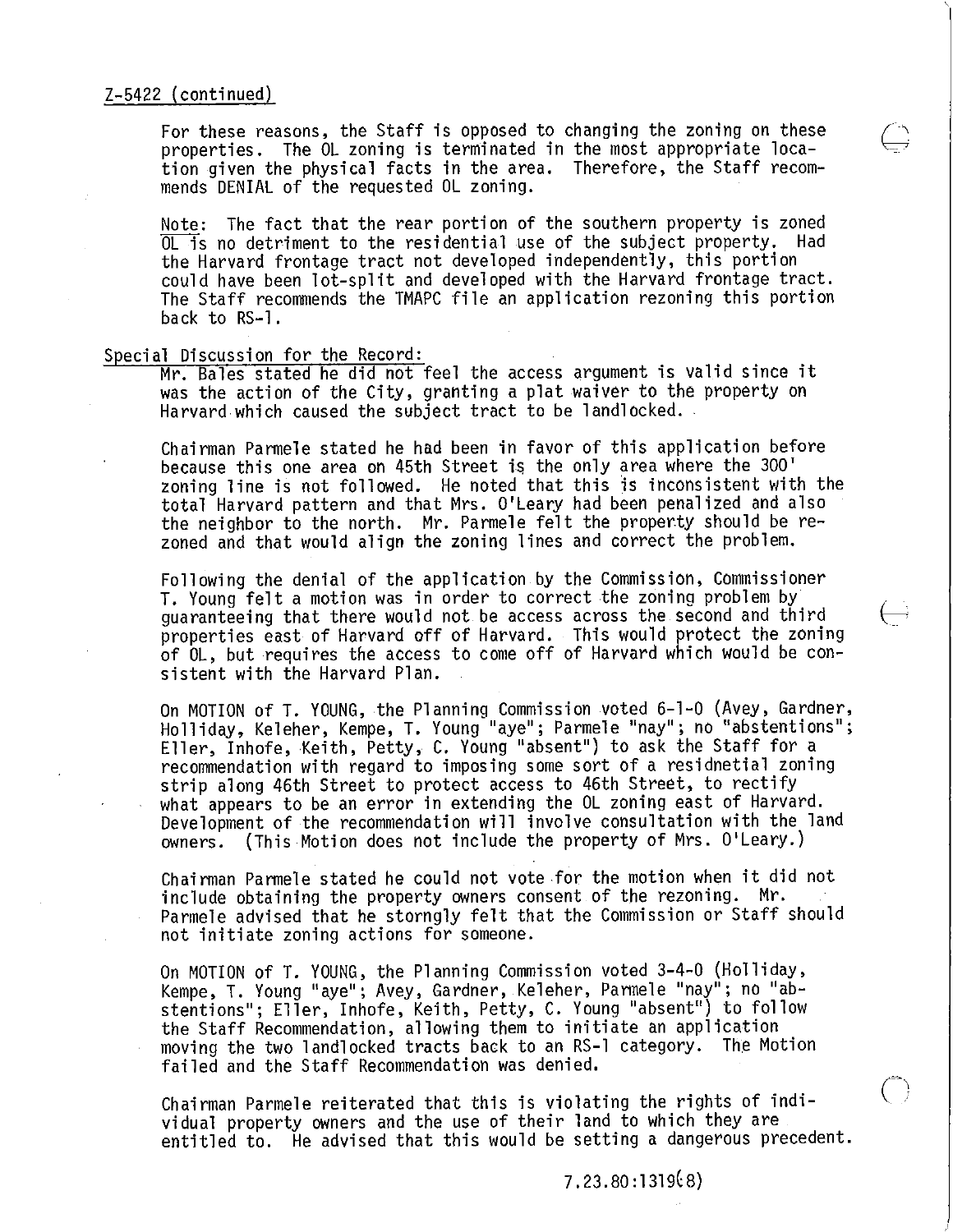# Z-5422 (continued)

 $\bigoplus$ 

 $\frac{3}{2}$  $\ddot{\phantom{a}}$ 

 $\bar{z}$ 

 $\sim 10^{-1}$ 

TMAPC Action: 7 members present.<br>On MOTION of GARDNER, the Planning Commission voted 6-1-0 (Avey, Gardner, Holliday, Keleher, Kempe, T. Young "aye"; Parmele "nay"; Eller, Inhofe, Keith, Petty, C. Young "absent") to recommend to the Board of City Commissioners that the following property be denied.

> The North 165' of Lot 2, Block 2, and Lot 12, Block **1,** Villa Grove Heights **No.1,** an addition to the,City of Tulsa, Tulsa County, Oklahoma.

> > $\sim 10^7$

 $\hat{\boldsymbol{\beta}}$ 

 $\sim$ 

 $\sim 10^{-1}$ 

 $\sim$ 

 $\mathcal{A}=\mathcal{A}$  .

7.23.80:1319(9)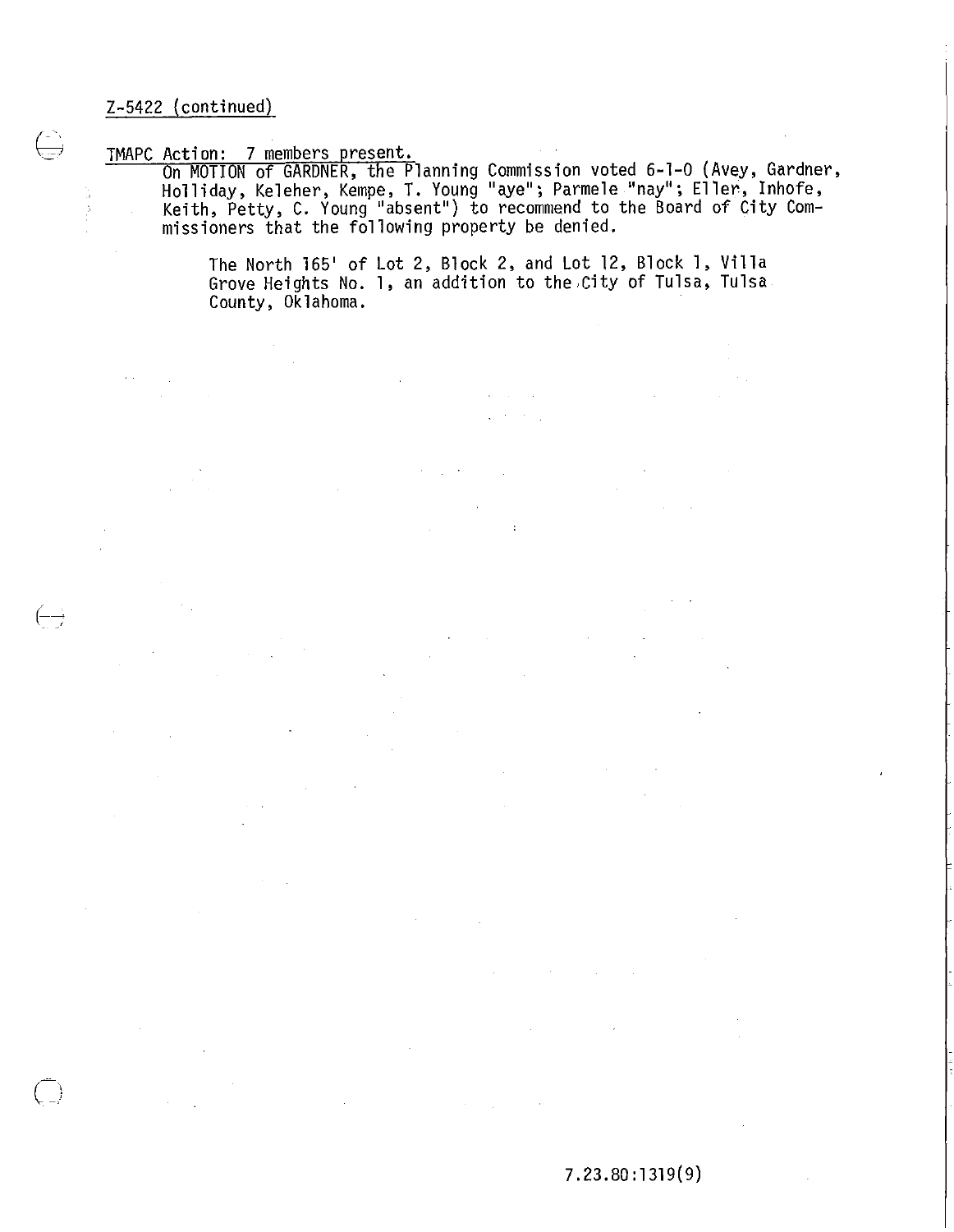Application No. Z-5424 Applicant: Allen Mitchell (Wilcox & Bridges) Proposed Zoning: IH Present Zoning: AG<br>Proposed Zoning: IH Location: North and West of the NW corner of 50th Street and 53rd West Ave.

 $\rightarrow$ 

 $\longleftarrow$  i

Ó.

Date of Application: June 10, 1980<br>Date of Hearing: July 23, 1980<br>Size of Tract: 26 acres, plu July 23, 1980 26 acres, plus or minus

Presentation to TMAPC by: Allen Mitchell Address: 310 East Lee, P. O. Box 190, Sapulpa, Okla. Phone: 224-5750

Applicant's Comments:

Allen Mitchell advised that the subject tract is under contract for sale to United States Pollution Control, Inc., which plans to locate its truck and dispatching terminal on the property. The firm also plans to lease portions of the tract to Hydrocarbon Recyclers for a waste fuel and oil recycling refinery. Mr. Mitchell stated that after consultation with the Staff and reviewing the activities of Hydrocarbon Recyclers he felt that 1M zoning would be appropriate for the tract.

Mr. Mitchell, in regard to the activities of Hydrocarbon Recyclers, pointed out that it was a completely self contained system which involves bringing fuel and waste oil in enclosed trucks to the tract where they are filtered or distilled to remove the impurities and returned to a clean state where they can be resold or reused in the manufacturing process. The parts which are not reclaimable will be shipped by United States Pollution Control, Inc., to a permanent disposal facility.

The truck terminal will be located in the northeast five acres of the tract. There will be a graveled parking area and a maintenance shop. The Hydrocarbon Recyclers will be located in the northwest five acres of the tract and will include storage tanks and buildings to house parts of the filtering process. There are no plans to develop the south 16 acres of the subject property. United States Pollution Control, Inc., is prepared to extend 53rd Street to provide access to the tract from the south. They will purchase the necessary land to the north to extend and construct the street to County specifications. The Company proposes to either extend the eXisting water main or to drill a water well. Mr. Mitchell felt the proposed use of the tract is compatible with the surrounding area.

Protestants: Raymond Jackson Address: 3711 South Olympia Avenue

### Protestant's Comments:

 $\label{eq:1} \mathcal{L}_{\text{max}}(\mathbf{u},\mathbf{u},\mathbf{u}) = \mathcal{L}_{\text{max}}(\mathbf{u},\mathbf{u}) \mathcal{L}_{\text{max}}(\mathbf{u},\mathbf{u})$ 

 $\sim 100$ 

Raymond Jackson presented a protest petition (Exhibit "E-1") bearing 47 signatures of area residents. Mr. Jackson stated he has been a member of the District 9 Planning Team for the past four years. He pointed out that over 50% of the area, on the other side of the river, from 21st Street to 65th Street is industrial. The protestant advised that this industrial use will be next to the expressway and will be inaccessible from the City without traveling through the residential area. Mr. Jackson also expressed some concern with the products which would be used by the Hydrocarbon Recyclers Company. He urged the Commission  $(\ )$ to deny the application since it is not compatible with the District 9 Plan.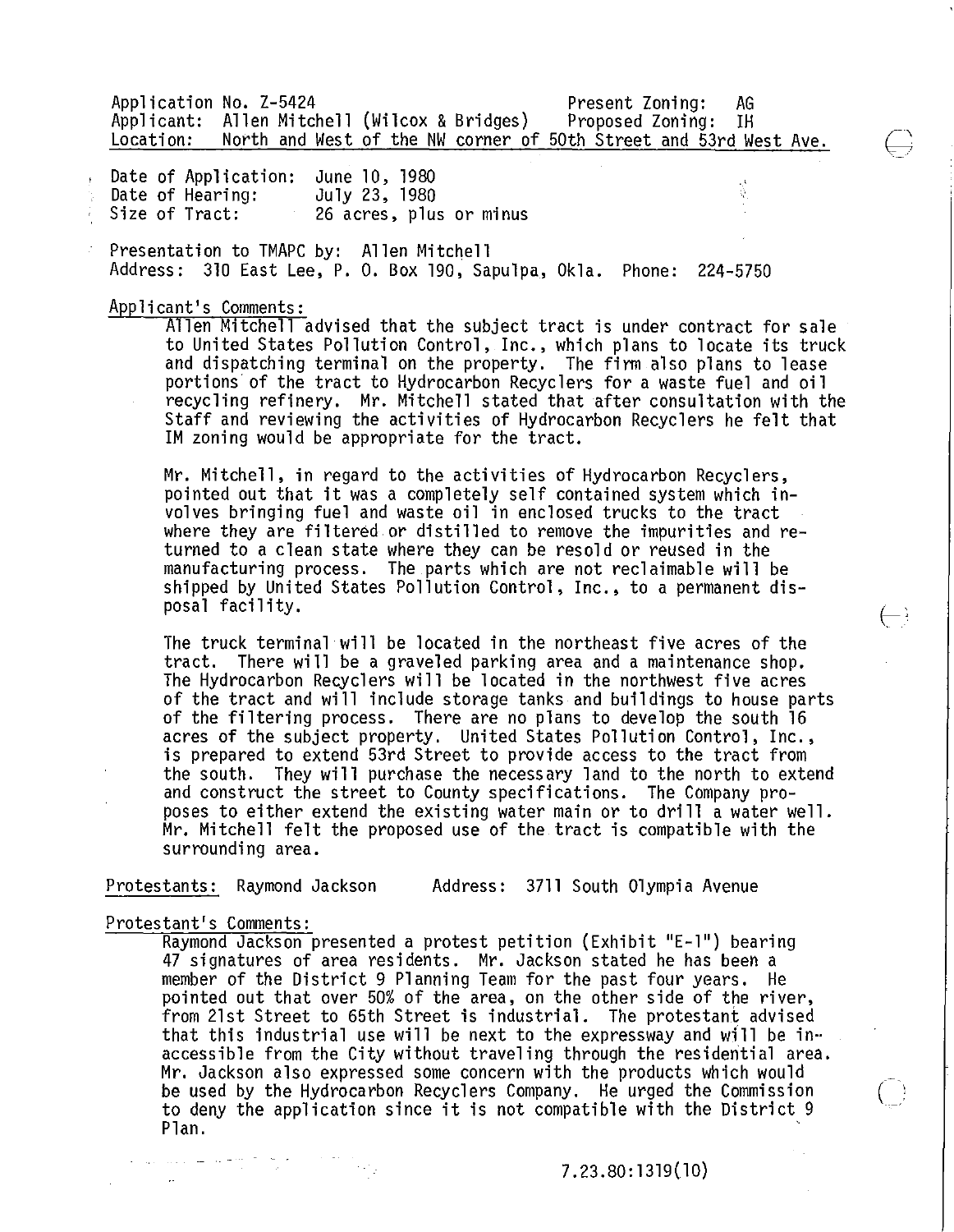## Z-5424 (continued)

 $\bigoplus^4$ 

### Interested Party's Comments:

Bob Dunner stated he owns three plants in this area and did not object to the requested IM zoning. However, he was concerned since the recycling of hydrocarbons indicates refinery use and questioned if this type of use would require IH zoning. He stated that if it was to be waste disposal there would be some control on the business.

George Blankenship, a builder, stated that the subject tract could not be developed into housing. There will be access to the subject property from the east and a road from the south can be provided without detriment to the area residents. Mr. Blankenship advised that he had written the contract agreement for the subject tract and that 1L zoning would be acceptable.

Ted Cowan, President of Hydrocarbon Recyclers, advised that he had contacted the State and County Health Departments. There are systems on the tanks so that any vapors on the tanks will be processed and burned so there will not be any noxious odors. There is no waste disposal planned for the site.

Instruments Submitted: Protest Petition, 47 signatures (Exhibit "E-l")

#### Relationship to the Comprehensive Plan:

The District 9 Plan, a part of the Comprehensive Plan for the Tulsa Metropolitan Area, designates the subject property Special District  $\overline{ }\left( \begin{array}{cc} \cdot \end{array} \right)$  industrial Area.

> According to the "Matrix Illustrating District Plan Map Categories<br>Relationship to Zoning Districts," the IM District may be found in accordance with the Plan Map.

#### Staff Recommendation:

 $\overline{(\ )}$ 

The Staff recommends DENIAL of the requested IH and APPROVAL of 1M for the following reasons:

The subject property is located north and west of the NW corner of 51st Street and 49th West Avenue. The property parallels the proposed-Gilcrease Expressway right-of-way on the east side. The property is presently zoned AG and the applicant is requesting IH high-intensity ,Industrial zoning, which is an unrestricted district.

The property is recognized by the District 9 Plan for industrial develop-<br>ment, The industrial zoning category planned for this area was light ment. The industrial zoning category planned for this area was light<br>industrial; however, the City Commission, approved IM zoning on the abutting property to the east. The Staff feels that IM zoning is appro-<br>priate based on the fact that the subject property abuts expressway<br>right-of-way on the west and IM zoning to the east.

Therefore, the Staff recommends DENIAL of IH high-intensity industrial and APPROVAL of 1M moderate industrial zoning.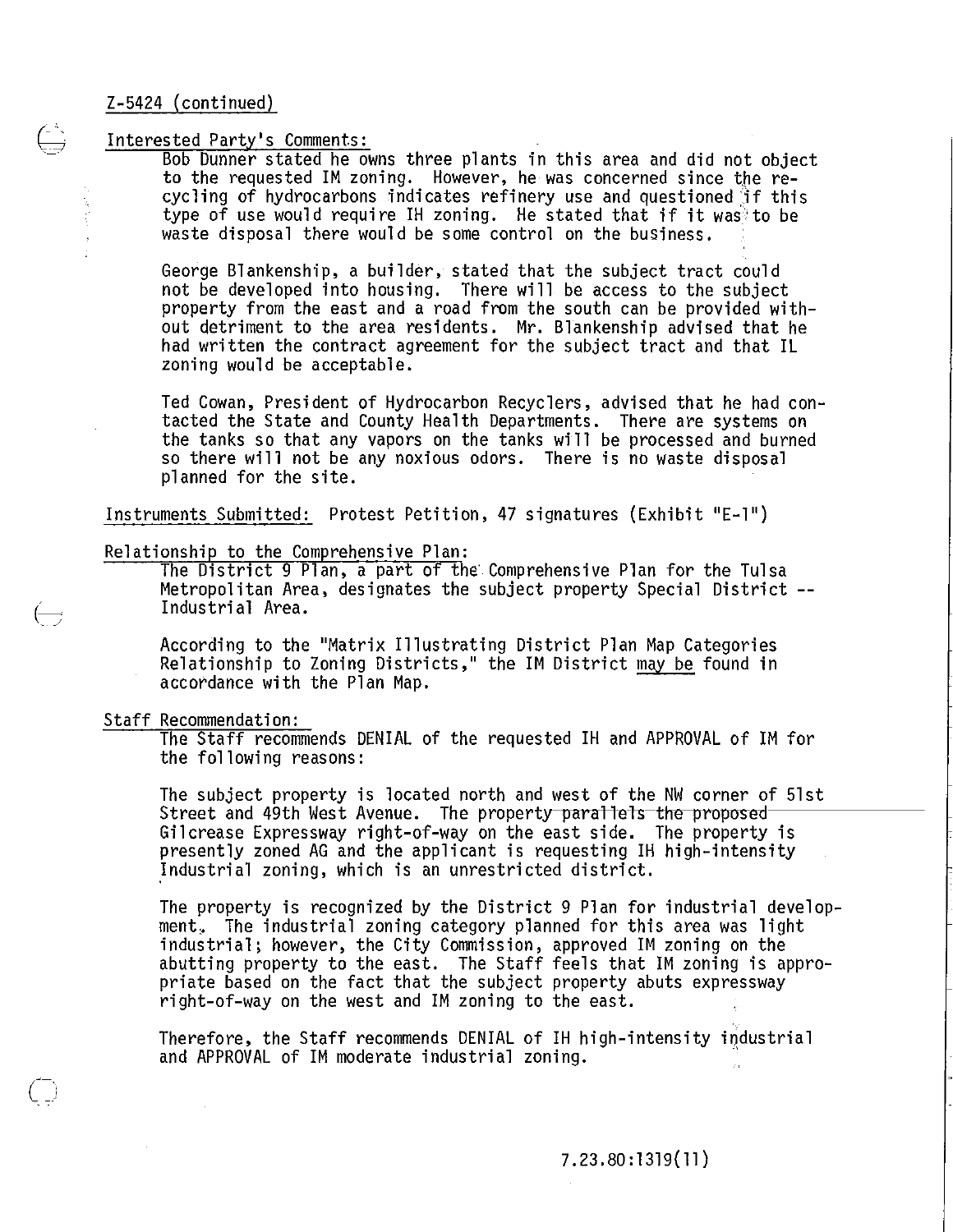## Z-5424 (continued)

TMAPC Action: 7 members present. commission voted 7-0-0 (Avey, Gardner,  $\bigoplus$ Holliday, Keleher, Kempe, Parmele, **T.** Young "aye"; no "nays"; no "ab- . stentions"; Eller, Inhofe, Keith, Petty,' C. Young "absent") to recommend to the Board of City Commissioners that the following property be rezoned to the Board of City Commissioners that the followi<br>IM: a<sup>,d</sup> g<sup>o</sup><br>Engable

The E/2 of the NW/4 of the SE corner and the E/2 of the W/2 of the SE/4, all in Section 29, Township 19 North, Range 12 East, Tulsa County, Oklahoma, less the West 4.39 acres deeded for highway purposes, the entire remaining tract containing approximately 26 acres.

 $(\_)$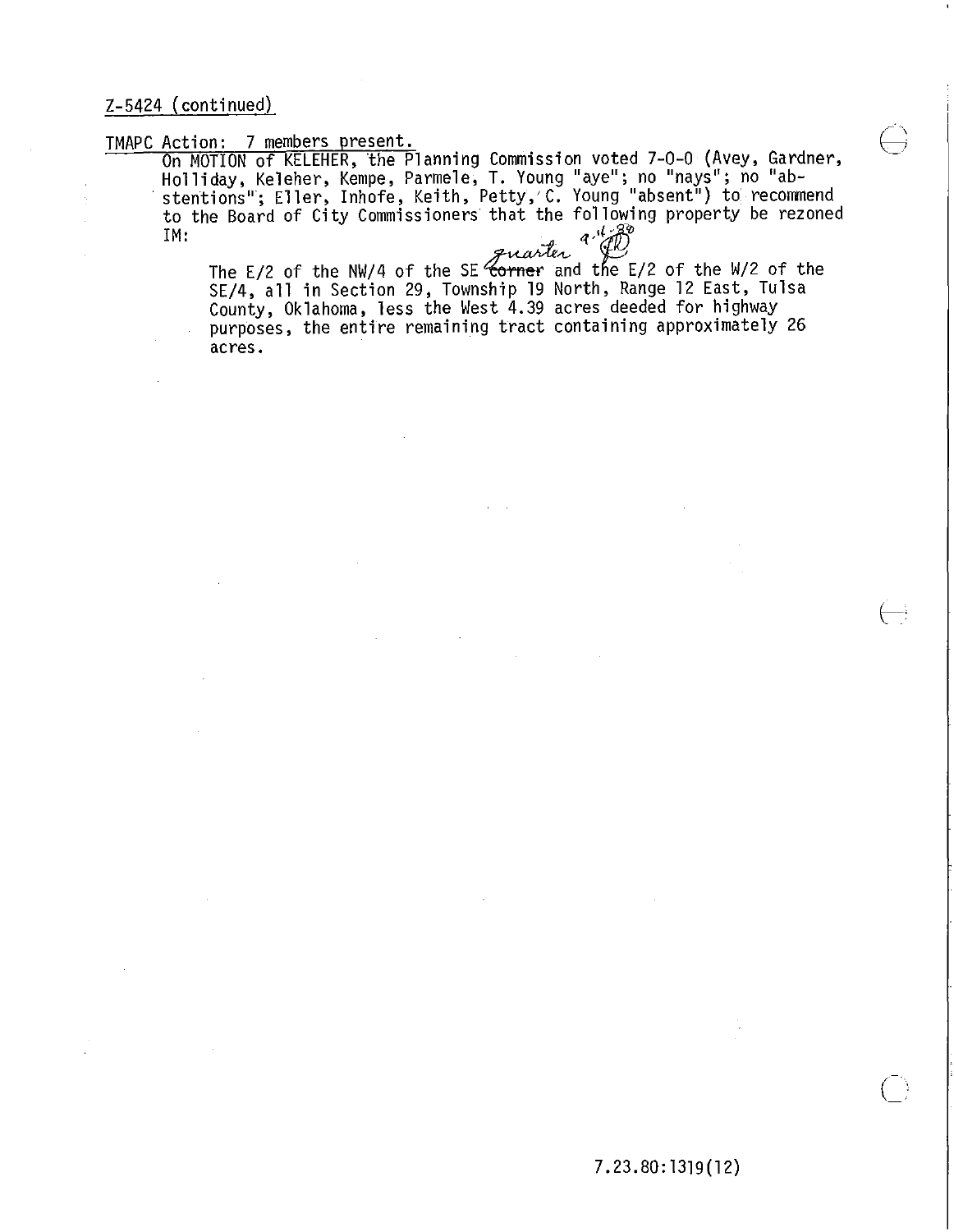Z-5425 Allen Mitchell (Wilcox & Bridges) North and West of the NW corner of 50th Street & 53rd West Avenue AG to 1L

The applicant filed two applications on this tract. Since action was taken on the first application to rezone this property to 1M the applicant requested this item be withdrawn.

 $\sim$ 

 $\bar{\epsilon}$ 

The Chair, without objection withdrew Z-5425.

 $\left(\frac{1}{\sqrt{2}}\right)$ 

在下手。

ł,

 $\mathcal{S}_{\mathcal{A}}$ 

 $\sim$ 

 $\mathcal{L}^{\mathcal{L}}$ 

 $\overline{\bigcirc}$ 

7.23.80:1319(13)

 $\bar{A}$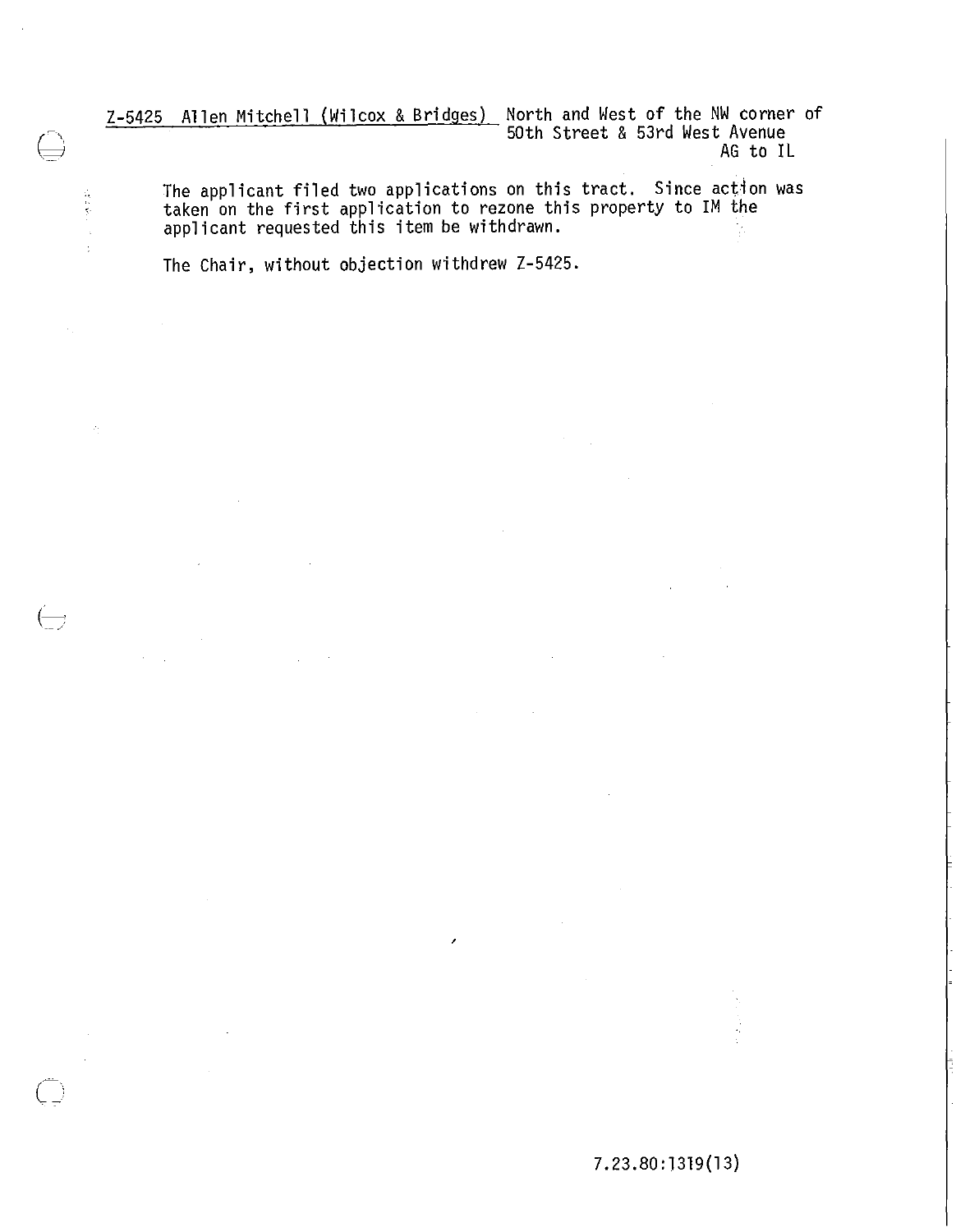Present Zoning: (RS-3)

Application PUD #239 Applicant: Robert Latch (Boyd) Location: South and East of 67th Place and Oxford Avenue

Date of Application: June 19, 1980 Date of Hearing: Size of Tract: July 23, 1980 2.75 acres

Presentation to TMAPC by: Robert Latch Address: 5401 South Sheridan

Phone: 665-1355

## Applicant's Comments:

Bob Latch advised that the proposed development included construction<br>of 14 dwelling units to be individually owned townhouses. A security fence with controlled entrance and a private street serving the units with additional off-street parking, a pool and a cabana are included in the proposed plan. The units will be of high quality and will sell one for approximately \$100,000 - \$150,000 per dwelling unit containing 2,000 - 2,400 sq. ft. each.

Mr. Latch pointed out that the subject tract is surrounded on three sides by property owned by the William K. Warren Foundation. He presented a letter (Exhibit "F-l") from the Foundation stating they<br>have no objection to the proposed development.

The applicant proposed the complex be in six buildings, two tri-plexes,<br>and the remainder in duplex construction. He stated he would not object if the 14 units were all duplexes, but pointed out that the economic need to construct 14 units due to the price of the land, a need to install sewer lines to Sheridan, and improvements to 67th Place because of its deteriorated condition; Twenty-six to thirty off-street parking spaces will be provided for guests in addition to a two-car garage and parking for each unit. Mr. Latch advised that all units will be 50% masonry and will be compatible with the residential area.

Protestant: Harold Furtney Address: 5640 South Oxford Avenue

Protestant's Comments:<br>Harold Furtney protested that the developer keeps changing his plans he questioned what the proposed development would be. Mr. Furtney<br>objected to the development pointing out that it was spot zoning and would not be compatible to the existing residential area. He expressed concern that this development would create a domino effect and other multifamily, i.e., apartments, will be proposed for the area in the future. He urged the Commission to deny the application.

Interested Party: Gerald Holliman Address: 6308 East 67th Place

Interested Party's Comments:

Gerald Holliman, owner of the adjacent property to the east of the subject tract, stated he felt the proposed 14 dwelling units would be too dense for the residential area and was concerned that it would cause devaluation of his property. He also requested that another entrance to the subject property be considered due to the narrow road and the difficulty fire trucks and garbage collectors experience in reaching the area. Mr. Holliman stated there are approximately 300 pine trees on his property and he was concerned about fires in the neighborhood. 7.23.80:1319(14)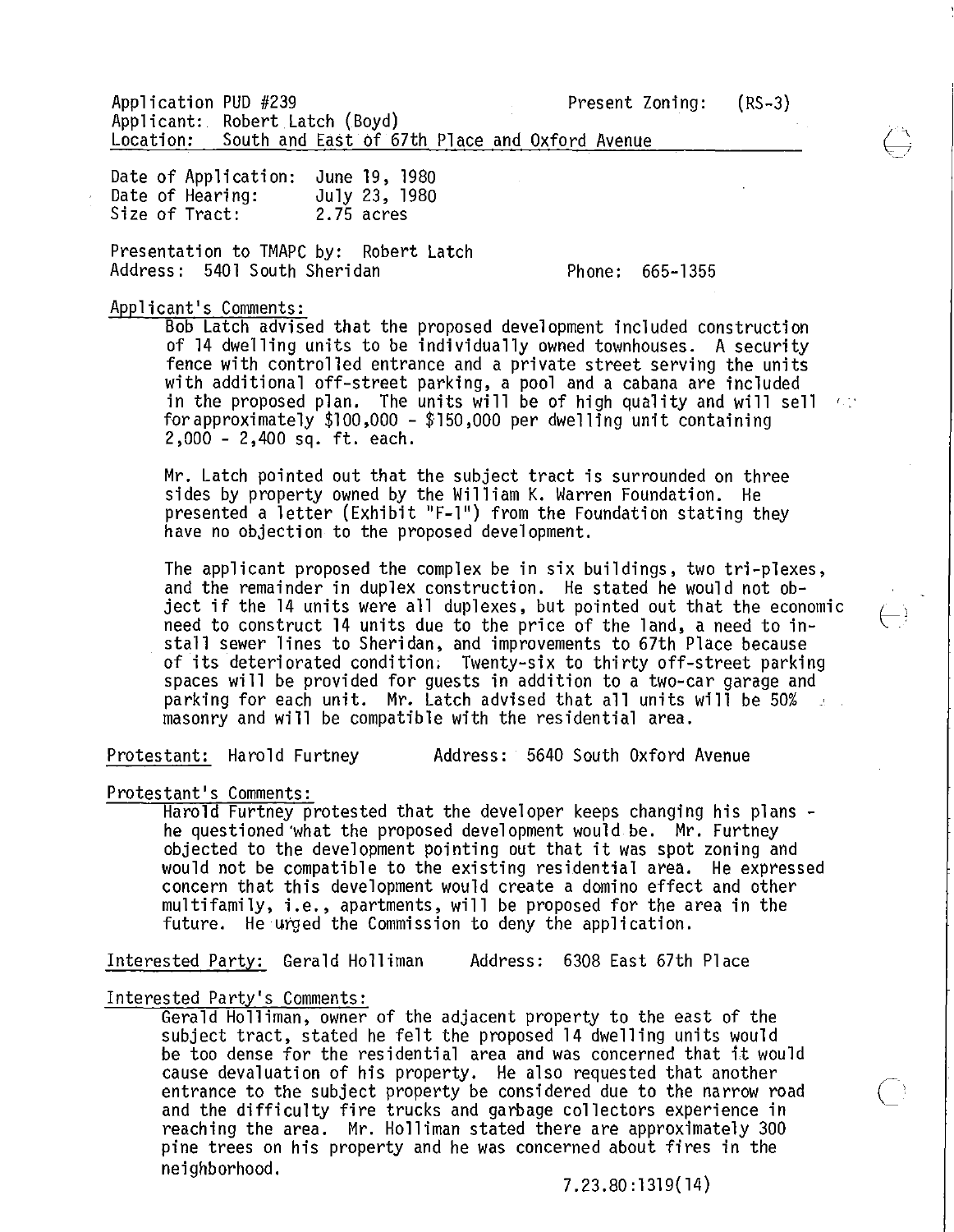## PUD #239 (continued)

 $\bigoplus$ 

Instruments Submitted: Letter from Wm. K. Warren Foundation (Exhibit "F-l") Staff Recommendation:

Planned Unit Development #239 is located approximately 800 feet east of<br>Sheridan Road, south of 67th Place. The property is zoned RS+3 singlefamily and is 2.749 acres (119,787.59 sq. ft.) in size. The applicant<br>is proposing a development plan of 14 dwelling units to be individually<br>owned townhouses. The development is planned to have a security fence with controlled entrance. A private street serving the units with additional off-street parking, a pool and a cabana for the residents will also be provided.

A nearby PUD application was approved for single-family detached dwelling units with a private street. The Commission limited the density to the number of lots that could be physically laid-out as a conventional development. Based on that precedent the Staff reviewed the subject application under those guidelines. The subject property can physically accommodate 12 lots that meet the minimum requirements of the RS-3 District.

The Staff has reviewed the PUD and find that the PUD is; (1) consistent with the Comprehensive Plan for District 18; (2) harmonizes with the<br>existing development; (3) is a unified treatment of the development possibilities of the subject tract; and (4) is consistent with the stated purposes and standards of the PUD Chapter of the Tulsa Zoning Code.

The Staff recommends APPROVAL of PUD #239, subject to the following conditions:

- 1. That the applicant's Site Plan be accepted as illustrating the con-<br>cept, but that a revised site plan reflecting the conditions of approval be submitted to the Planning Commission for review and approval, prior to the request for any building permits.
- 2. That single-family detached patio lot dwellings be constructed and that a maximum of 12 dwelling units be permitted.
- 3. That the swimming pool and cabana be permitted as illustrated on the Site Plan.
- 4. Development Standards:
	- a) Maximum land area 2.749 acres
	- Livability space per dwelling unit 4,000 sq. ft. (includes pool and cabana area, but excludes parking, access driveway or roadways and buildings.)
	- c) Maximum height 2-story **--** 26 feet
	- Off-Street parking spaces, 2 per Dwelling Unit and additional guest parking.<br>Setbacks of buildings: (minimum)
	- e) Setbacks of buildings: (minimum)<br>North, east, south and west boundaries, 20 feet Between adjacent buildings, 10 feet.
	- f) Yards:

 $(\_)$ 

Side Yards, 0 feet; other yard 10 feet Front yard, 20 feet from garage to street unless garage sides to street.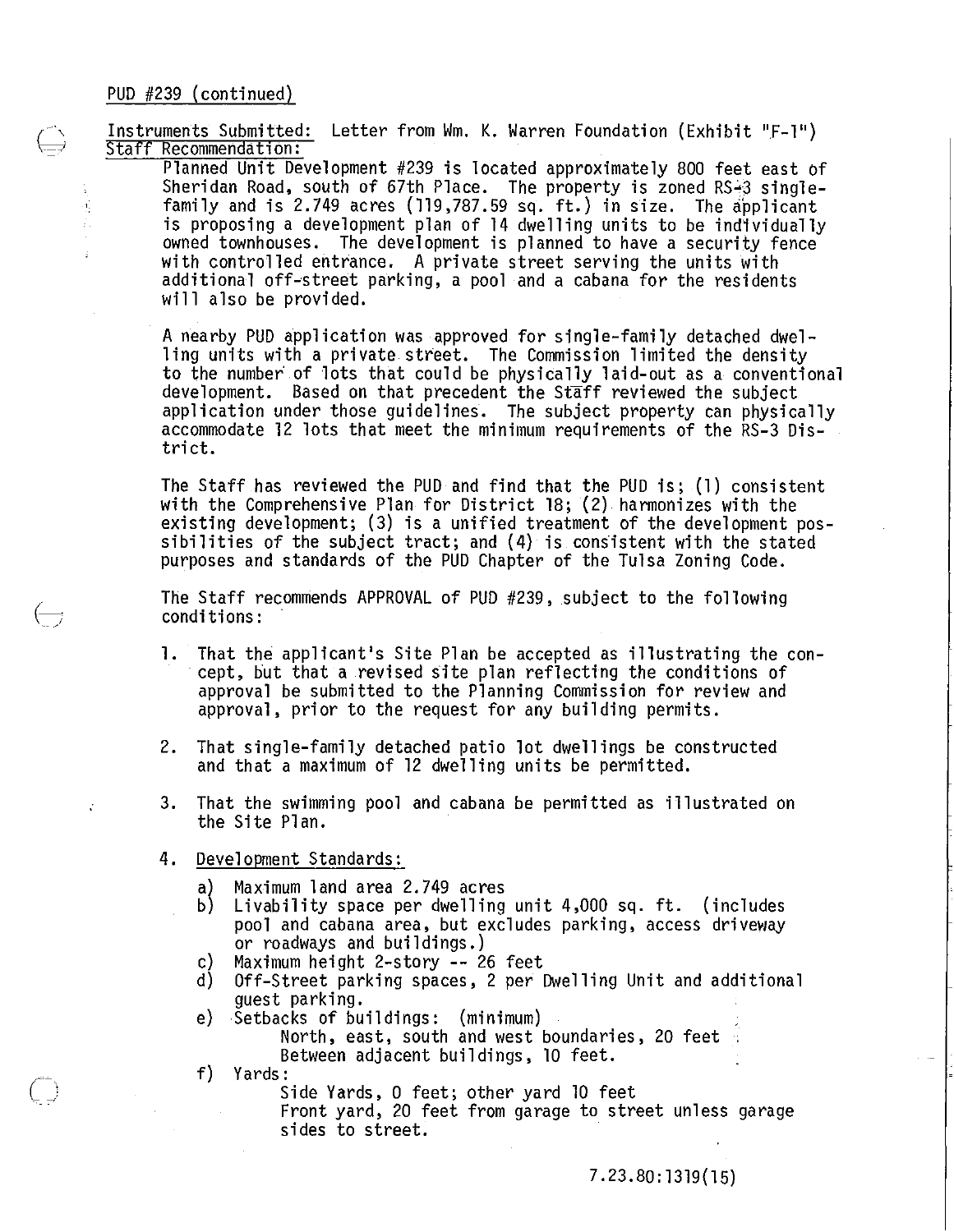- 5. That private streets be permitted within the PUD with a minimum width of 22 feet and paving materials and base be comparable to the standards of the City of Tulsa.
- 6. That detention and drainage plans be approved by the City Hydrolo-<br>gists.
- 7. That a security gate be permitted at the single entry, and that a homeowners association be formed to maintain the private streets and common areas.
- 8. That a subdivision plat be approved by the Planning Commission, incorporating within the restrictive covenants those conditions of PUD -approval, making the City of Tulsa beneficiary to said covenants, and filed of record in the County Clerk's Office prior to the request for any building permits.

## Special Discussion for the Record:

Bob Gardner advised that the applicant's plan had been modified after it was reviewed by the T.A.C. Committee and they recommended changes for the turn-around circulation, and the dedicated cul-de-sac.

The Staff, in considering this PUD, reviewed the Planning Commission and City Commission concerns of the PUD to the northeast of the subject tract. One concern was what density could be accommodated on the<br>tract under conventional development with RS-3 zoning. The same type tract under conventional development with RS-3 zoning. The same type  $\overline{\left(-\right)}$  of evaluation was utilized for the subject tract and it was found that  $\overline{\left(-\right)}$ 12 lots could be laid out under RS-3 zoning. Therefore, the Staff recommended approval of the PUD, subject to the reduction of units from 14 to 12 and also imposed the single-family lots with zero side yards permitted.

Mr. Gardner stated that 67th Place was in deplorable condition and would need to be improved. The streets were not built to anyone standard and there have never been any improvements to City standards.

Robert Latch advised that the Warren Foundation will give the right- of-way on their property for a portion of the cul-de-sac.

#### TMAPC Action: 7 members present.

On MOTION of T. YOUNG, the Planning Commission voted 7-0-0 (Avey, Gardner, Keith, Kempe, Parmele, T. Young "aye"; no-"nays"; no "abstentions"; Eller, Inhofe, Keleher, Petty, C. Young "absent") to recommend to the Board of City Commissioners that the following property be approved, subject to the conditions of the Staff Recommendation with the following change in Condition No.2: "That single-family detached duplex dwellings be constructed and that a maximum of 12 dwelling units be permitted."

A tract of land lying in the NE/4 of the SE/4 of Section 3, Township 18 North, Range 13 East, of the IBM, according to the U. S.<br>Government Survey thereof in the City of Tulsa, Tulsa County, Oklahoma, more particularly described as follows: Commencing at the SE corner of said Section 3; thence due North along the East line of said Section 3 a distance of  $1,321.23'$  to a point, said point lying on the South line of the NE/4 of the SE/4 of said Section  $3$ ; thence North  $89^{\circ}$ -52'-44" West along said South line

7.23.80:1319(16)

 $\frac{1}{2}$ 

 $\leftarrow$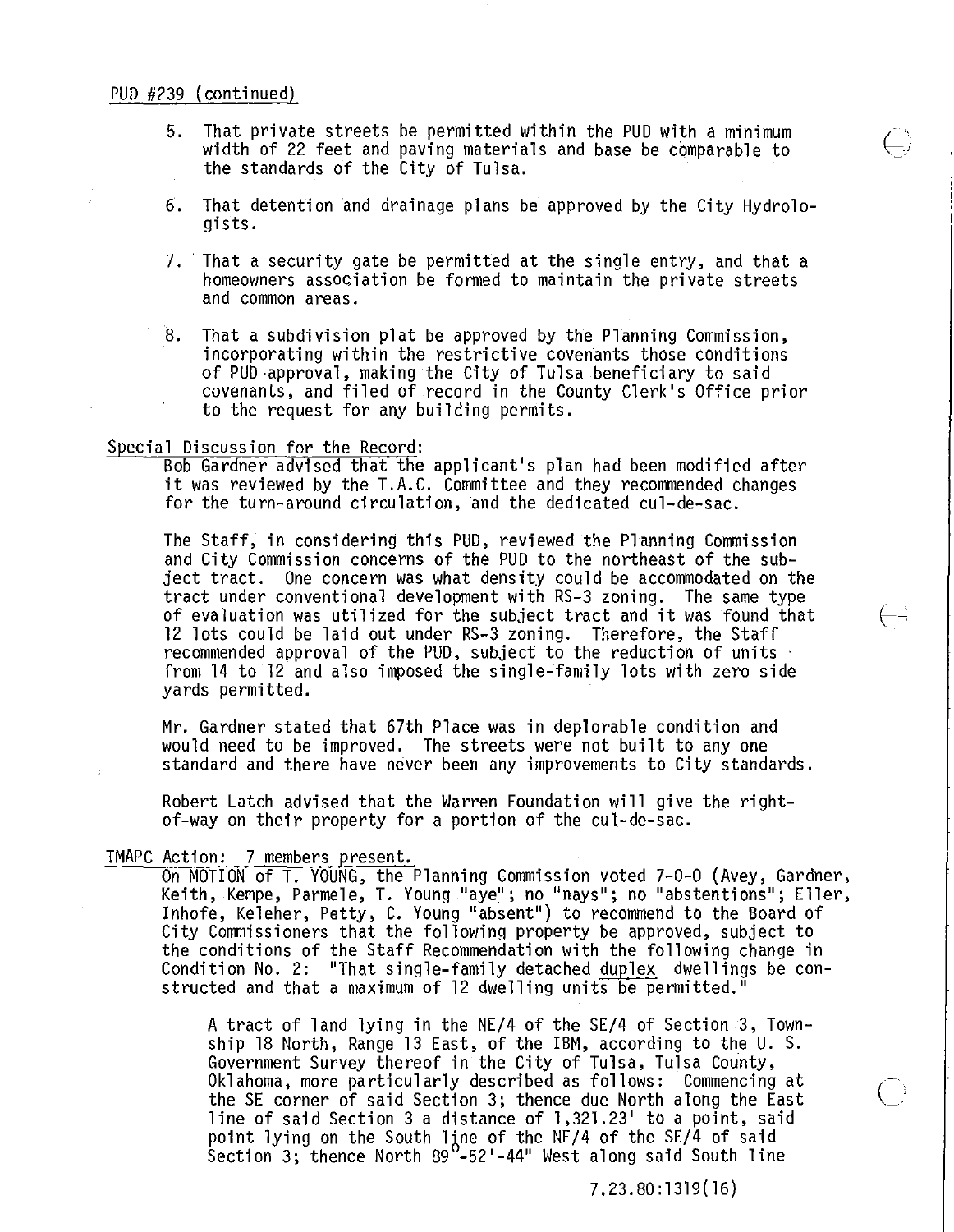## PUO #239 (continued)

 $\sim 10^{-1}$  km

 $\sim 10^7$ 

 $\label{eq:2} \mathcal{F}^{\mu\nu} = \mathcal{F}^{\mu\nu} \mathcal{F}^{\mu\nu} = \frac{1}{2\pi\epsilon^2} \frac{1}{\sqrt{2\pi}} \, .$ 

 $\sim 10$ 

 $\sim$   $\sim$ 

 $\bigoplus$ 

 $\frac{1}{2}$ 

 $\gamma_{\rm{max}}$ 

a distance of 855.64' to the point of beginning; thence North 89<sup>0</sup>-<br>52'-44" West along said South line a distance of 464.23' to a point, said point being the SW corner of the NE/4 of the SE/4 of said Section 3; thence North 00 -01'-13" West a distance of 258.00' to a point; thence South 89<sup>9</sup>-52'-53" East a distance of 464.32' to<br>a point: thence South 00<sup>0</sup>-00'-5" East a distance of 258.02' a point; thence South 00<sup>0</sup>-00'-5" East a distance of 258.02' to the point of beginning, containing 2.750 acres, more or less.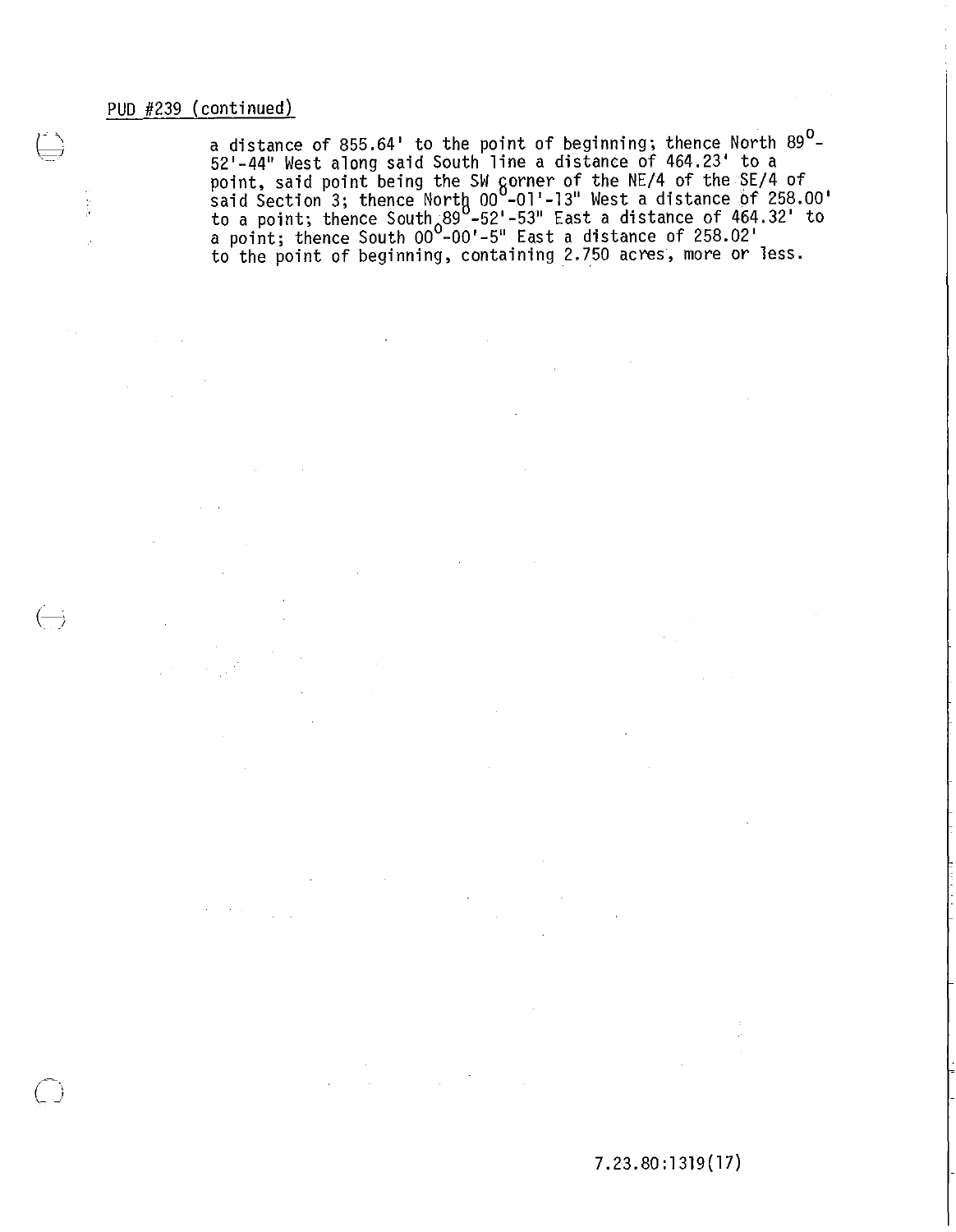Application No. Z-5427<br>Applicant: William Harrington Applicant: William Harrington Location: SE corner of 51 st Street and South Ma ri on Avenue Present Zoning: Proposed Zoning: RS-2 OL

Date of Application: June 20, 1980<br>Date of Hearing: July 23, 1980<br>Size of Tract: 125' x 200' July 23, 1980 125' x 200'

Presentation to TMAPC by: William Harrington Address: 1108 Thompson Building Phone: 582-1065

## Applicant's Comments:

William Harrington stated that the subject tract has been a long troubled<br>property since it has had restrictions against anything except singlefamily construction. Mr. Harrington advised that he represented the families in the area in a suit before the Supreme Court 15 years ago to enforce the Restrictive Covenants to maintain the area for residential use until the Covenants ran out in January 1980. The whole area has changed<br>vastly since then.

rsin<br>Ud

ŷ. Ţ

Mr. Harrington proposed a single-story office building with off-street parking for the subject tract. Entrance to the property would be from Marion and traffic would exit on 51st Street, therefore, avoiding traffic in the neighborhood. The runoff water would flow north to 51st Street rather than towards 51st Place. The southern portion of the tract will be landscaped with a privacy fence.

| Protestants: Tom Agnew |             | Address: 5151 South Marion Place |  |                         |  |
|------------------------|-------------|----------------------------------|--|-------------------------|--|
|                        | Jim Woods   |                                  |  | 5161 South Marion Place |  |
|                        | Norris Wing |                                  |  | 3829 East 51st Place    |  |

### Protestant's Comments:

Tom Agnew advised that he was not opposed to the building, but was opposed to the water runoff which would occur. Mr. Agnew stated that the way the new system is being constructed on 51st, the water between Harvard and Yale goes down his back yard. The protestant noted that at 51st Place, between Marion Place and New Haven, there is a 36" storm main where the water rushes out with such a force that 1,000 and 2,000 pound boulders are moved. He stated that he has 60' of property that he is unable to use.

A new fence was erected six years ago, set 5' back, and now all of the fence has been washed away except two portions. City employees have been called out to consider the situation and Mr. Agnew has been told that they are taking care of Little Joe, but no provision has been made for correction of this runoff problem.

Jim Woods advised that the boulders which Mr. Agnew referred to are on the creek at that time. Within the past year, with all of the building to the north, the water runs through Mr. Woods' property. He stated that if there is another major heavy rain he would probably lose most of his patio due to the wash. Mr. Woods advised he was opposed to any<br>development in the area until such time as the City can take care of the excess water flow through the area.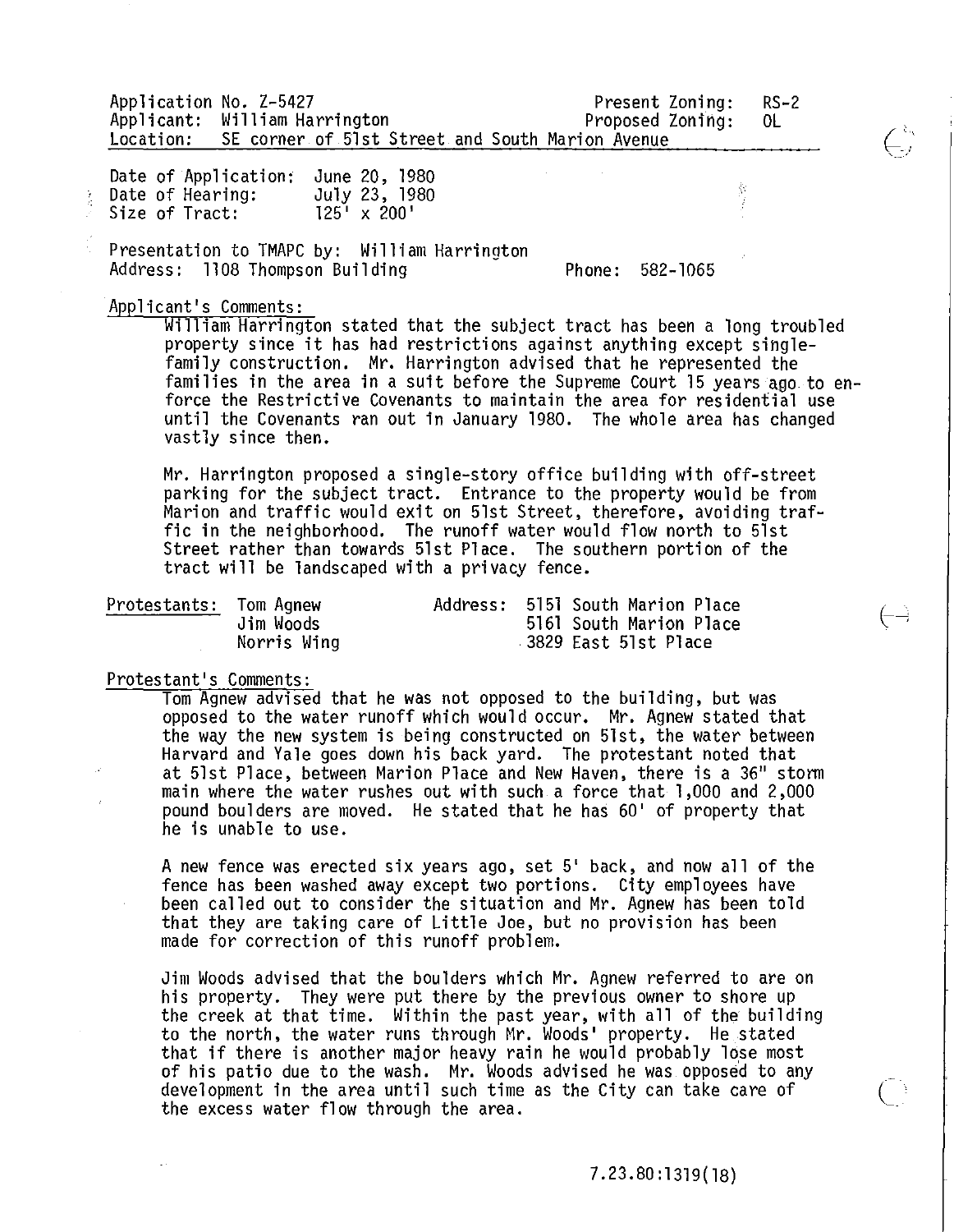### Z-5427 (continued)

 $\overline{\bigoplus}$ 

Norris Wing objected to the fence which he felt would be an eyesore<br>from his back patio. He was also concerned about the water runoff and the trash generated from office use.

Interested Party: Jim Butler Address: 7640 South Quebec Place

#### Interested Party's Comment:

Jim Butler advised that he had a contract to purchase the subject tract.

Relationship to the Comprehensive Plan:

The District 18 Plan, a part of the Comprehensive Plan for the Tulsa Metropolitan Area, designates the subject property Low-Intensity -- No Specific Land Use.

According to the "Matrix Illustrating District Plan Map Categories<br>Relationship to Zoning Districts," the OL District may be found in accordance with the Plan Map.

#### Staff Recommendation:

The Staff recommends APPROVAL of the requested OL zoning for the following reasons:

The subject property is located on the SE corner of the intersection of 51st Street and Marion Avenue. The property is undeveloped, zoned RS-2 and the applicant is requesting OL low-intensity office zoning.

The subject property is within an area that has been recognized by the<br>Comprehensive Plan and previous zoning decisions for low-intensity development. The properties to the east and to the west are zoned OL. The area located on the north side of 51st Street is a corridor formed by 51st Street and 1-44 and is permitted medium-intensity office and apartments, and is developed. The subject request is consistent with the Comprehensive Plan and existing zoning patterns in the area.

Therefore the Staff recommends APPROVAL of the requested OL zoning.

# Special Discussion for the Record:

Commissioner T. Young pointed out that the water runoff will go north, however, it will be in the underground sewer and then will go south again. He wanted to be sure there was no misunderstanding concerning the runoff.

Mr. Harrington advised that every effort would be made to detain the water on the roof of the proposed building to delay the runoff as much as possible.

TMAPC Action: 7 members present.<br>On MOTION of T. YOUNG, the Planning Commission voted 7-0-0 (Avey,<br>Gardner, Keith, Kempe, Parmele, T. Young "aye"; no "nays"; no "abstentions"; Eller, Inhofe, Keleher, Petty, C. Young "absent") to recommend to the Board of City Commissioners that the following prop-<br>erty be rezoned OL:

> A tract of land more particularly described as follows, to-wit: Beginning 25' South and 315' East of the NW corner of the NE/4 of the NW/4 of Section 33, Township 19 North, Range 13 East of

> > 7.23.80:1319(19)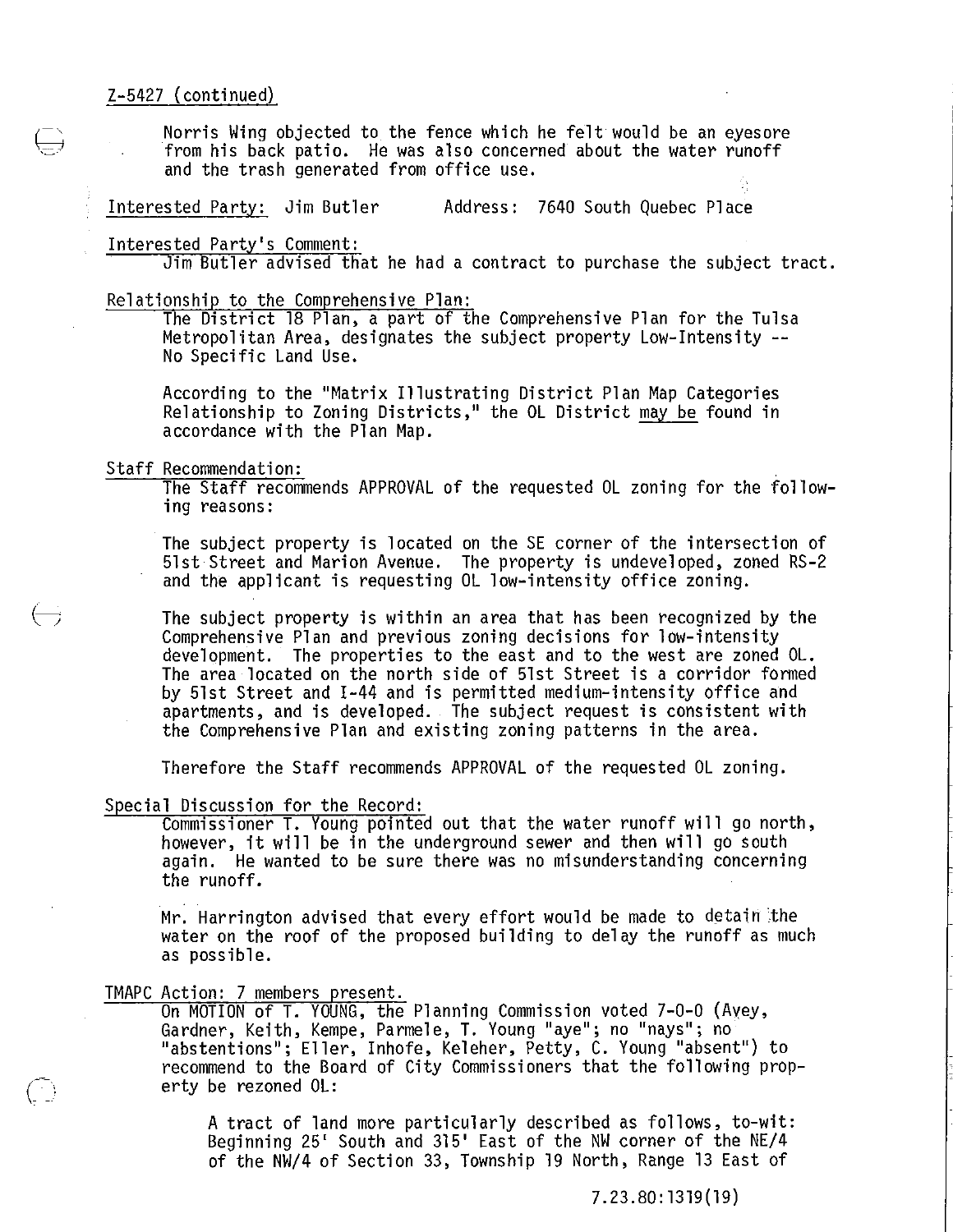$\mathcal{L}^{\mathcal{L}}$  and  $\mathcal{L}^{\mathcal{L}}$  are  $\mathcal{L}^{\mathcal{L}}$  . In the contract of  $\mathcal{L}^{\mathcal{L}}$ 

 $\mathcal{L}^{\text{max}}$  and  $\mathcal{L}^{\text{max}}$ 

 $\mathcal{L}^{\text{max}}_{\text{max}}$ 

 $\mathcal{L}^{\text{max}}_{\text{max}}$  , where  $\mathcal{L}^{\text{max}}_{\text{max}}$ 

 $\sim 100$ 

 $\mathcal{L}^{\mathcal{L}}(\mathcal{L}^{\mathcal{L}})$  and  $\mathcal{L}^{\mathcal{L}}(\mathcal{L}^{\mathcal{L}})$  . The contribution of  $\mathcal{L}^{\mathcal{L}}$ 

 $\mathcal{O}(\mathcal{A}^{\mathcal{A}})$  and  $\mathcal{O}(\mathcal{A}^{\mathcal{A}})$  are  $\mathcal{O}(\mathcal{A}^{\mathcal{A}})$  . Then  $\mathcal{O}(\mathcal{A}^{\mathcal{A}})$ 

 $\hat{\mathcal{A}}$ 

Ñ,

the IBM for a point of beginning; thence East 190'; thence South 150'; thence West 190'; thence North 150' to the place of begin-<br>ning, Tulsa County, Oklahoma, according to the U. S. Survey<br>thereof. ...

 $\mathcal{A}$  and  $\mathcal{A}$  is a subset of the set of the set of the set of  $\mathcal{A}$ 

 $\mathcal{L}^{\text{max}}_{\text{max}}$  ,  $\mathcal{L}^{\text{max}}_{\text{max}}$ 

 $\sim$  .

7.23.80:1319(20)

 $\label{eq:2.1} \mathcal{L}(\mathcal{A}) = \mathcal{L}(\mathcal{A}) \mathcal{L}(\mathcal{A}) = \mathcal{L}(\mathcal{A}) \mathcal{L}(\mathcal{A})$ 

 $\bigcirc$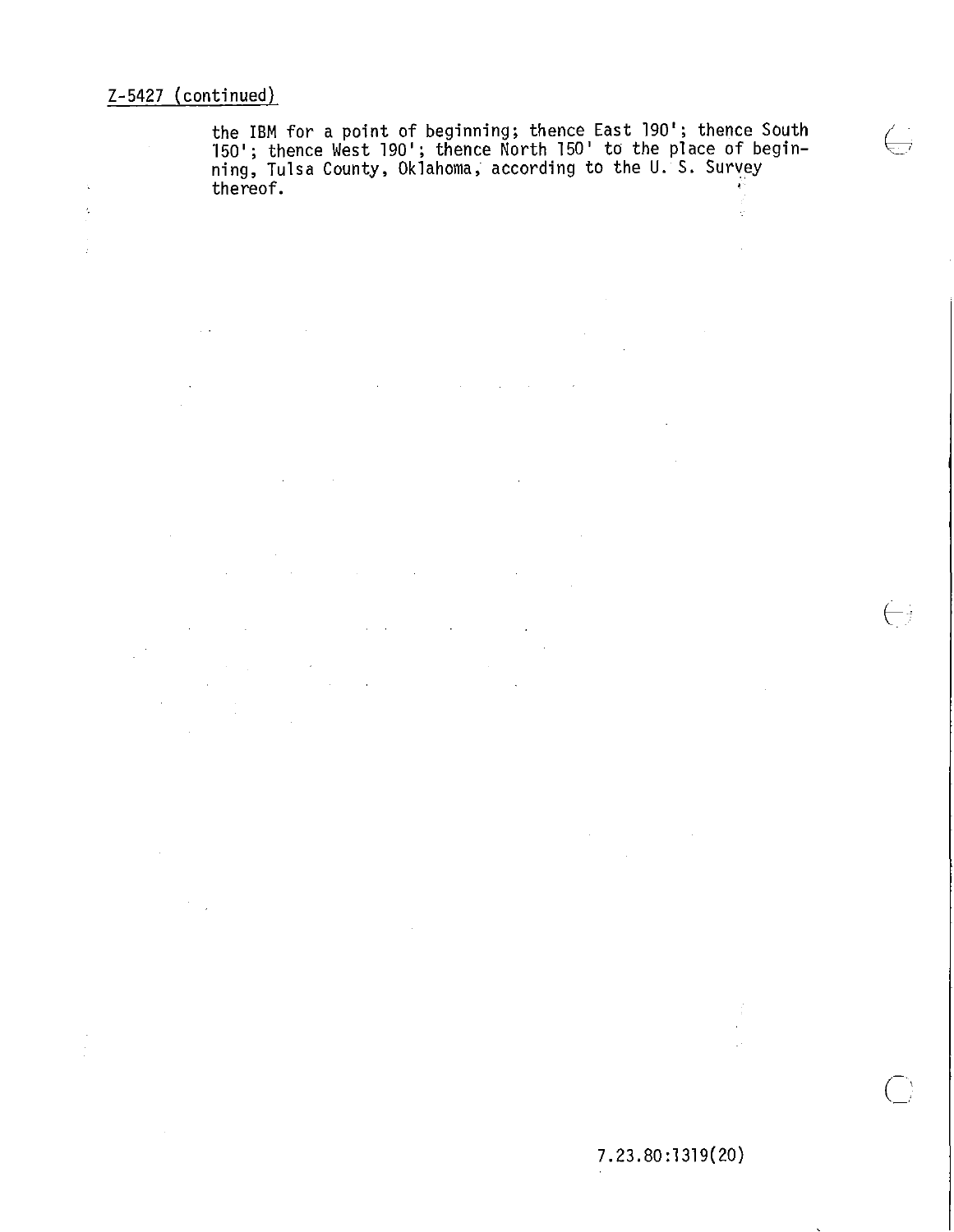#### SUBDIVISIONS:

Southern Hills Plaza (3293) NE corner of 61st Street and Lewis Avenue (OM, OL)

Airview Townhouses (PUD #226) SW corner of East Oklahoma and South 72nd<br>
East Avenue (RM-I, RD) East Avenue

> The Staff advised that all letters were in the file and recommended final approval and release of Southern Hills Plaza and Airview Townhouses.

On MOTION of AVEY, the Planning Commission voted 7-0-0 (Avey, Gardner, Holliday, Keleher, Kempe, Parmele, T. Young "aye"; no "nays"; no "abstentions"; Eller, Inhofe, Keith, Petty, C. Young "absent") for final approval and release of Southern Hills Plaza and Airview Townhouses.

#### OTHER BUSINESS:

PUD #190 Minshall Park I 78th Place and South Joplin Avenue (RS-3)

The Staff advised that this was a. Minor Amendment in conjunction with a lot-split, L-14956, Lot 39, Block 10, Minshall Park I, approved by the Planning Commission allowing the "flag-lot" concept. This action will add one more unit to this part of the PUD, but is in keeping with the intent and purpose of the PUD.

On MOTION of T. YOUNG, the Planning Commission voted 7-0-0 (Avey, Gardner, Holliday, Keith, Kempe, Parmele, T. Young "aye"; no "nays"; no "abstentions"; Eller, Inhofe, Keleher, Petty, C. Young "absent") to approve a Minor Amendment to permit a lot-split, L-14956, Lot 39, Block 10, Minshall Park I, adding one additional dwelling unit to this development area of the PUD.

There being no further business, the Chair adjourned the meeting at 5:30 p.m.

| Date Approved | $\cap$ $\vee$ $\cap$<br>☜ |
|---------------|---------------------------|
|               | Cambelly                  |
|               | Chairman                  |

ATTEST:

 $\overline{\left(\right. -\right)}$ , J

Cherry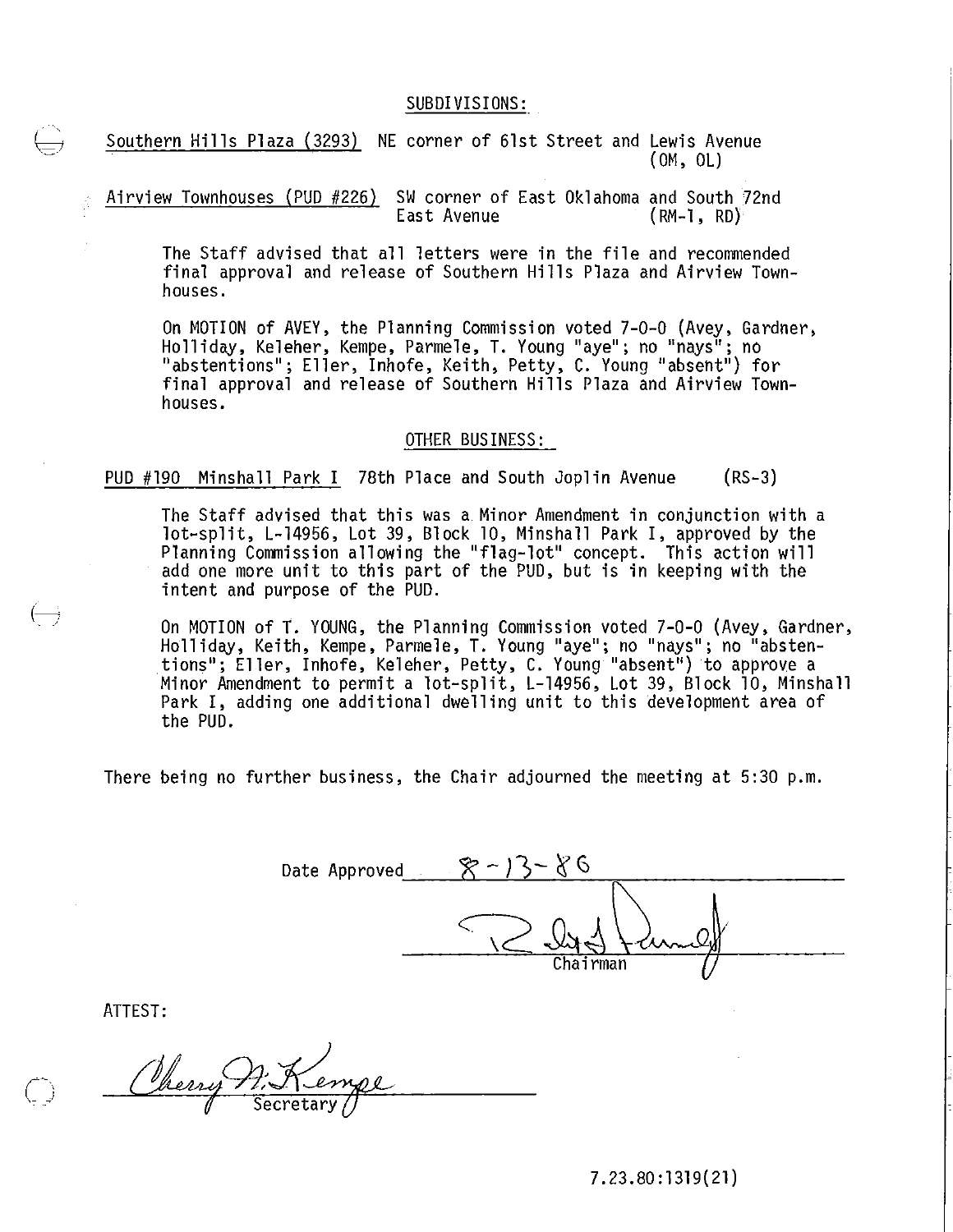$\label{eq:2.1} \frac{1}{\sqrt{2}}\left(\frac{1}{\sqrt{2}}\right)^2\left(\frac{1}{\sqrt{2}}\right)^2\left(\frac{1}{\sqrt{2}}\right)^2\left(\frac{1}{\sqrt{2}}\right)^2\left(\frac{1}{\sqrt{2}}\right)^2\left(\frac{1}{\sqrt{2}}\right)^2.$ 

 $\label{eq:2.1} \frac{1}{\sqrt{2}}\int_{\mathbb{R}^3} \frac{1}{\sqrt{2}}\left(\frac{1}{\sqrt{2}}\right)^2\frac{1}{\sqrt{2}}\left(\frac{1}{\sqrt{2}}\right)^2\frac{1}{\sqrt{2}}\left(\frac{1}{\sqrt{2}}\right)^2\frac{1}{\sqrt{2}}\left(\frac{1}{\sqrt{2}}\right)^2.$ 

 $\in$ 

 $\hat{F}$ 

 $\bigoplus$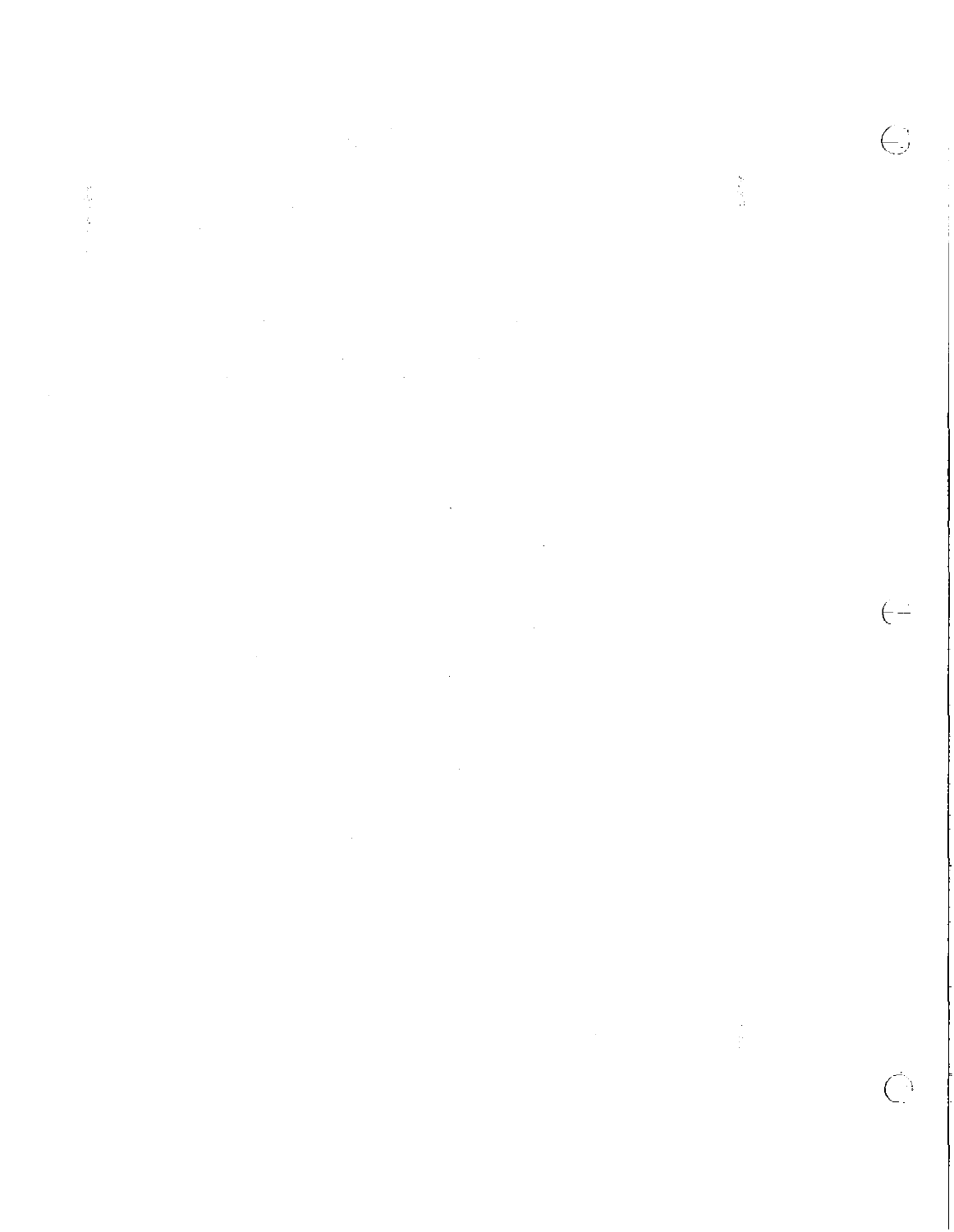## TULSA METROPOLITAN AREA PLANNING COMMISSION

 $\sim$ 

Claims: 1979-1980

 $\overline{\bigoplus}$ 

 $\leftarrow$ 

| Account<br>Number | Claim<br>Number | Vendor                  | Amount |
|-------------------|-----------------|-------------------------|--------|
| 8380              | 12857           | Urban Design Newsletter | 75.00  |
| Claims:           | 1980-1981       |                         |        |
| 8140              | 12858           | S. C. Inman             | 275.15 |

This is to certify that the above claims are true, just and correct to the best of our knowledge.

Commas + chetts Commander

*C*)<br> *July* 23, 1980 Meeting No. 1319